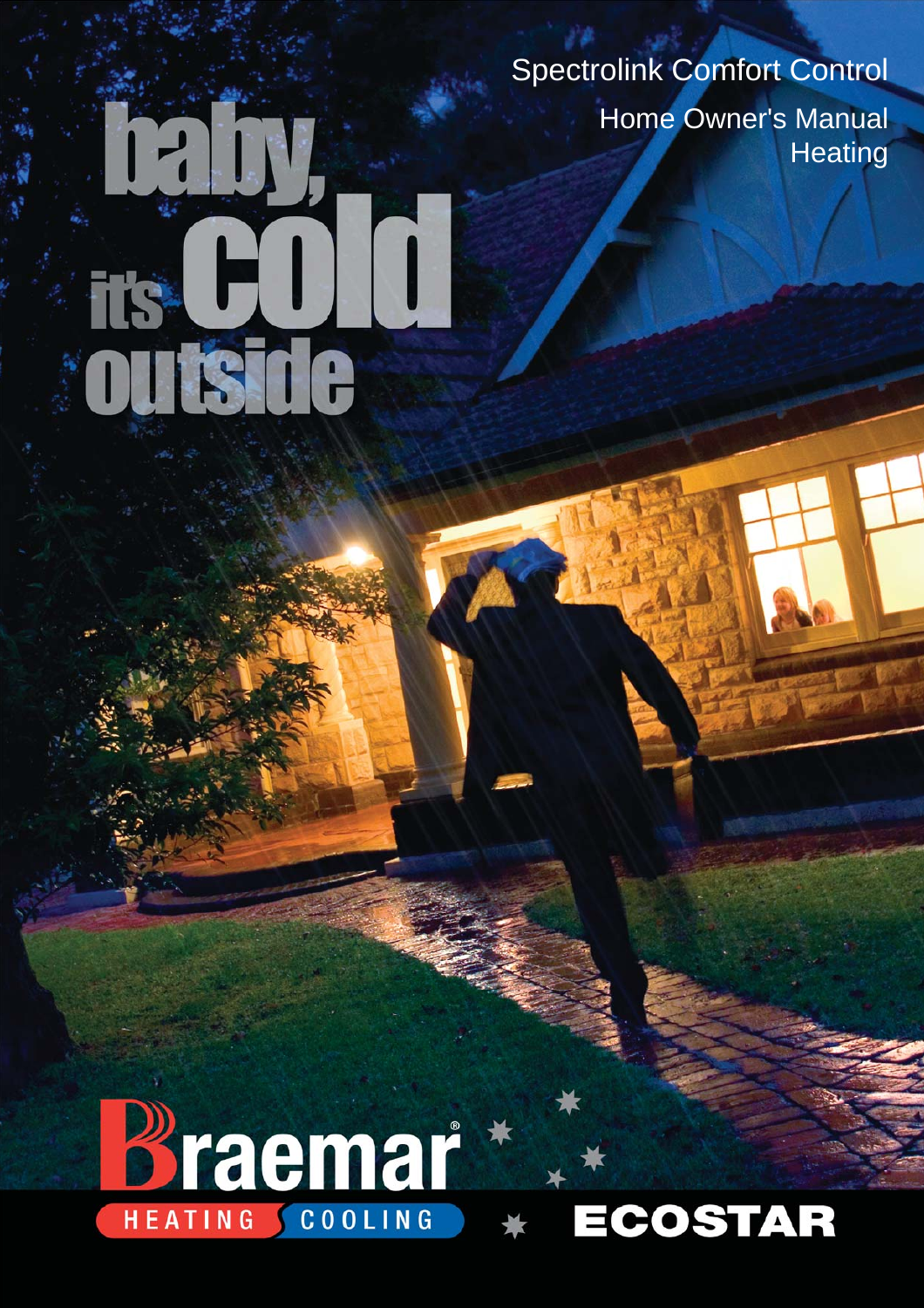## Heater identification and installation

| Model No:           | <b>This</b>           |
|---------------------|-----------------------|
| <b>Serial No:</b>   | information           |
| Installation date:  | is to be<br>completed |
| Installer:          | by the                |
| Installer phone No: | installer             |

## Important safety information

THIS APPLIANCE MUST BE INSTALLED AND SERVICED BY AUTHORISED PERSONNEL ONLY.

- **DO NOT:** Operate this appliance before reading these instructions.
- **DO NOT:** Place articles on or against this appliance.
- **DO NOT:** Use or store flammable materials near this appliance or its flue terminal.
- **DO NOT:** Spray aerosols in the vicinity of this appliance or its flue terminal while it is operating.
- **DO NOT:** Operate this appliance with any parts removed.
- **DO NOT:** Modify this appliance.
- **DO NOT:** Fit filters to warm air outlet registers.

For 3 and 4 star heaters, it is recommended that a flue guard be fitted where children may be able to touch the flue terminal - flue guard part No 079073.

#### If your heater stops working

Before requesting a service call please run through the simple checks in the "Troubleshooting" section of this manual. If required, call Braemar Service on 1300 650 644. For spare parts call 1300 367 437.

Seeley International Pty Ltd has a policy of continuous product development and therefore reserves the right to make changes to these specifications without notice. Whilst every care has been taken to assure accuracy of the data compiled in the document, Seeley International Pty Ltd does not assume any liability for errors and/or omissions. Braemar is a registered trademark of Braemar Industries Pty Ltd.

> Seeley International Pty Ltd ACN 23 054 687 035 Albury Manufacturing 77 North Street, Albury, NSW 2640





Manual part No: 623528 /j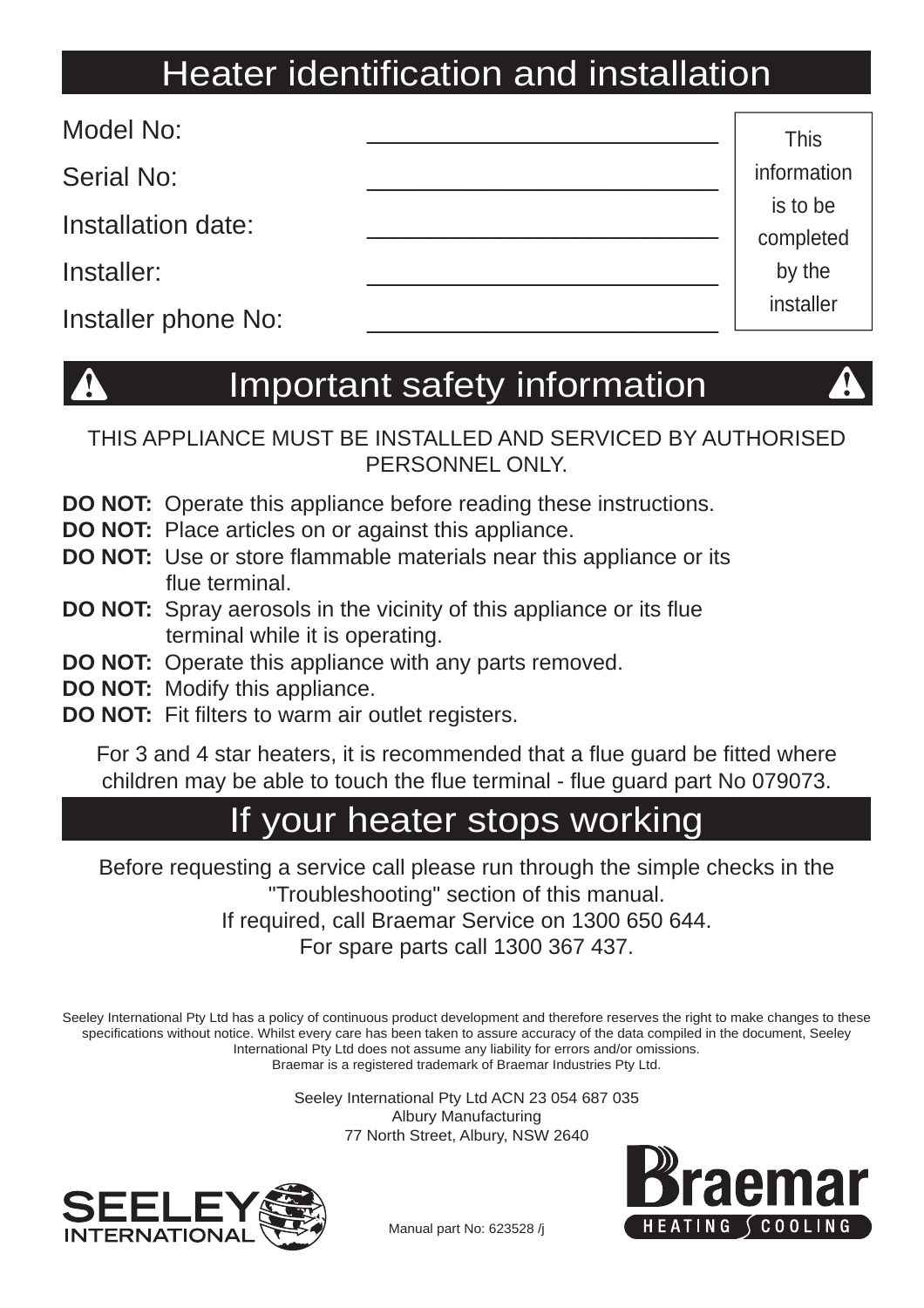#### **Heater operation**

This section of the manual covers operation of your Braemar 3, 4 or 5 star gas ducted heater using your Spectrolink Comfort Controller/s (SCC). Turn the manual over for instructions on operation of a Braemar, Breezair or Coolair evaporative cooler, or operation of a refrigerated cooling system.

## **CONTENTS**

| Section                                   | Page           |
|-------------------------------------------|----------------|
| <b>Quick start - MANUAL operation</b>     | 1              |
| Setting the time and day                  | 1              |
| <b>Button functions</b>                   | $\overline{2}$ |
| <b>Display features</b>                   | 3              |
| <b>MANUAL</b> mode operation              | 5              |
| <b>AUTO</b> mode operation                | 6              |
| Setting the AUTO program - single SCC     | $\overline{7}$ |
| Setting the AUTO program - multiple SCC's | 9              |
| Adjusting the fan speed                   | 11             |
| Using the fan-only feature                | 11             |
| Troubleshooting                           | 12             |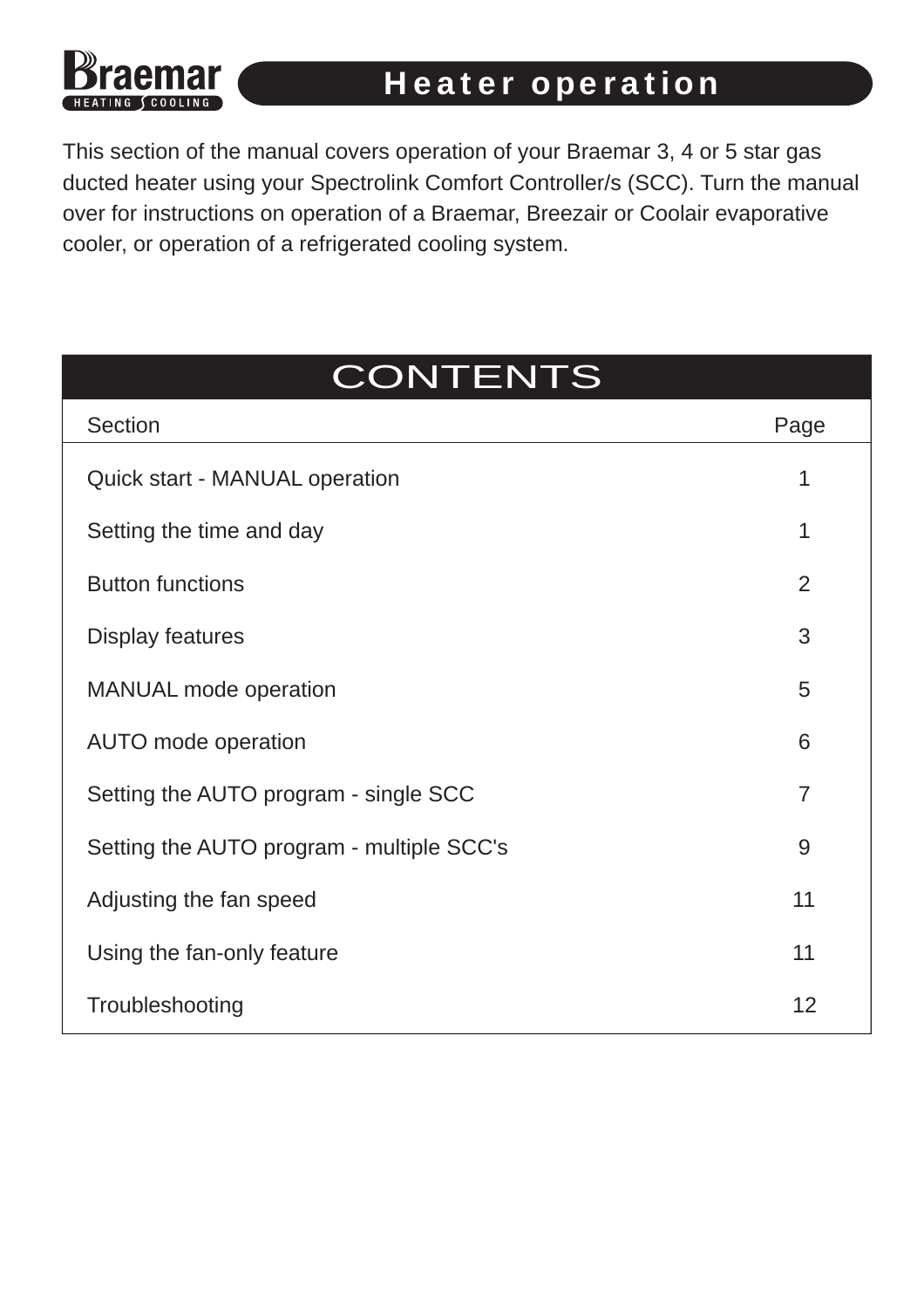

#### Quick start - MANUAL operation

- Set the time and day on the SCC (see below).
- Press the ON/OFF button to turn the SCC on.
- Select HEAT mode press AC MODE button if required to switch between HEAT and COOL mode.
- If AUTO is displayed open the SCC door and press the SET button (and hold) and press the MAN/AUTO button to set to MANUAL mode - MAN will now be displayed.
- Increase temperature setting by pressing the UP arrow button until the set temperature is as required.

Normal display with heater running in MANUAL mode.



#### Setting the time and day

- Press the ON/OFF button to turn the SCC OFF.
- With the SCC turned off, press and hold the SET button for 3 seconds - SET and the time display will flash.
- Press the UP or DOWN arrow button to adjust to the current time - ensure that AM/PM is correct. Hold button for rapid adjustment.
- Press the SET button when the time is correct.
- SET and the day display will flash.
- Press the UP or DOWN arrow button to adjust to the current day.
- Press the SET button when the day is correct to return to normal operation.

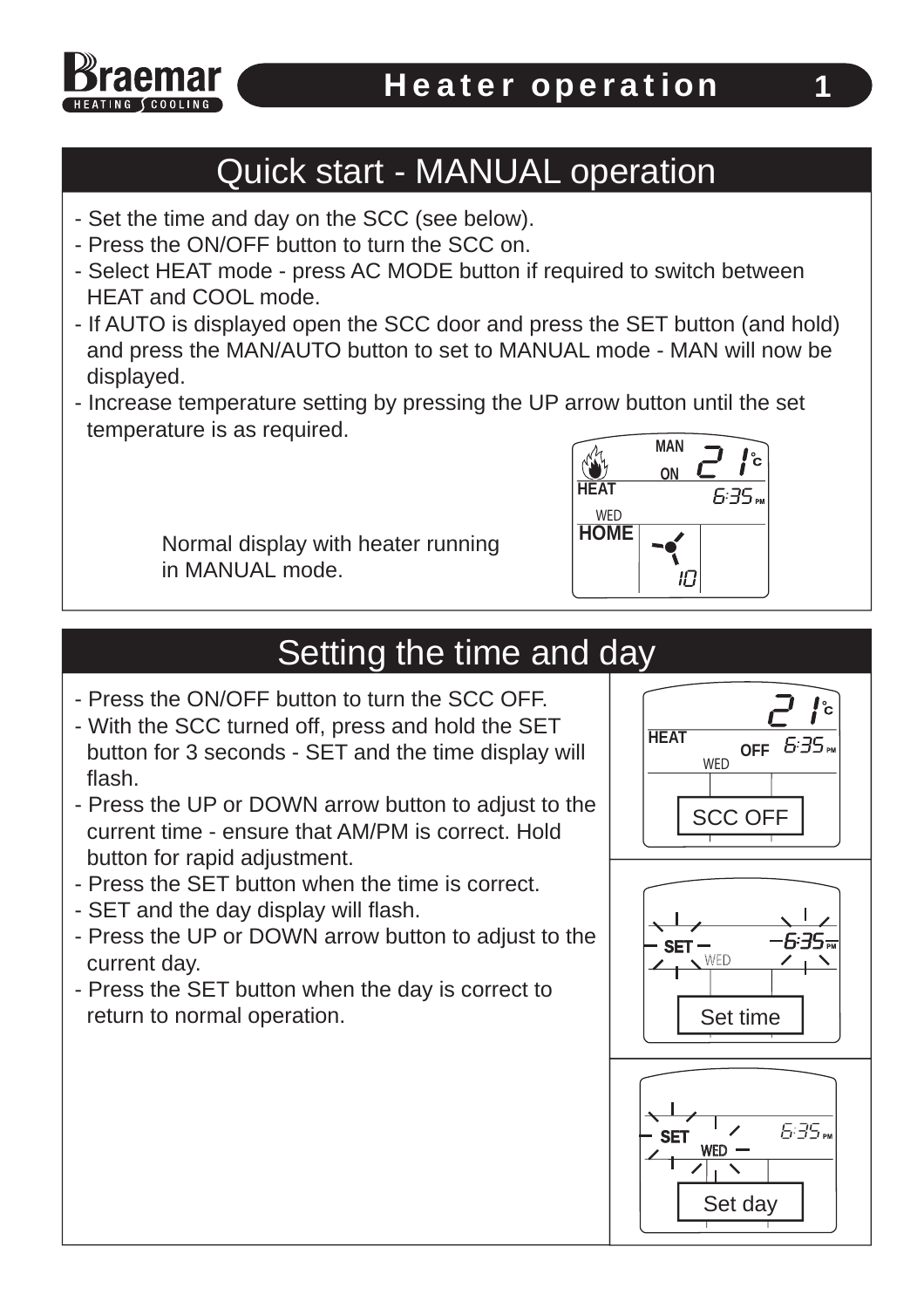

#### Heater operation

#### Button functions

#### *DOOR CLOSED*

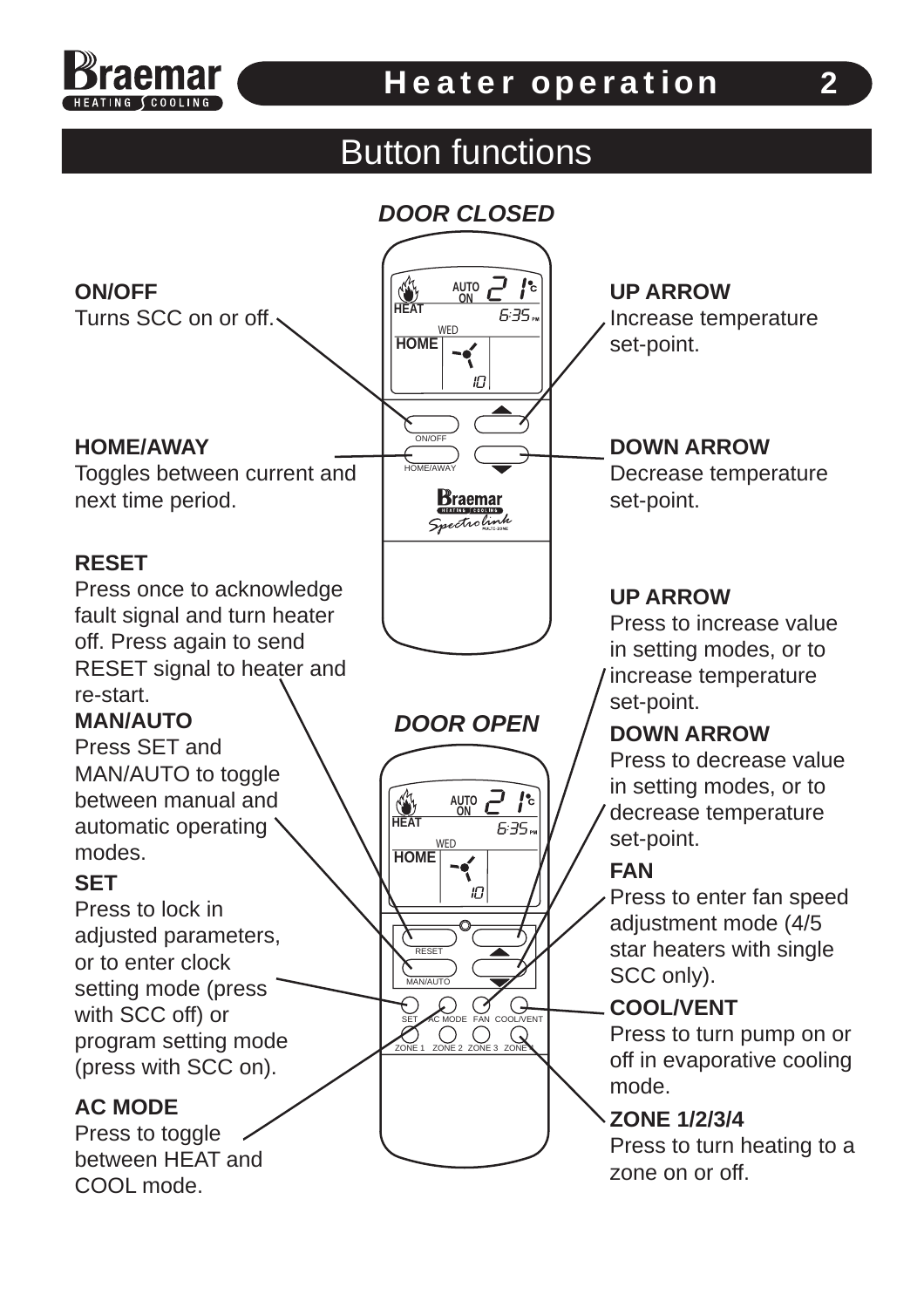

# Display features



|              | - Burners are alight:<br>- Inner flame flashing - low gas rate.<br>- Outer flame flashing - high gas rate.                                                                                                                                                           |
|--------------|----------------------------------------------------------------------------------------------------------------------------------------------------------------------------------------------------------------------------------------------------------------------|
|              | - Evaporative or refrigerated air-conditioner (where<br>installed) is operating.                                                                                                                                                                                     |
| <b>MAN</b>   | - SCC is in MANUAL operation mode.                                                                                                                                                                                                                                   |
| <b>AUTO</b>  | - SCC is in AUTOMATIC operation mode.                                                                                                                                                                                                                                |
|              | - Temperature:<br>- Displays approximate room temperature.<br>- Temporarily displays set temperature when the up or down<br>arrow is pressed, reverts back to current temperature after 5<br>seconds.<br>- Temperature is not displayed in evaporative cooling mode. |
| <b>WAIT</b>  | - WAIT and ON are displayed flashing at the start of a heating or<br>evaporative cooling cycle.                                                                                                                                                                      |
| <b>HEAT</b>  | - HEAT mode is selected on SCC.                                                                                                                                                                                                                                      |
| <b>COOL</b>  | - COOL mode is selected on SCC.                                                                                                                                                                                                                                      |
| <b>SET</b>   | - SET is displayed flashing with another segment to indicate the<br>item being set or adjusted.                                                                                                                                                                      |
| <b>RESET</b> | - RESET is displayed flashing (along with a number in<br>the time display) when the control system has<br>detected a fault.                                                                                                                                          |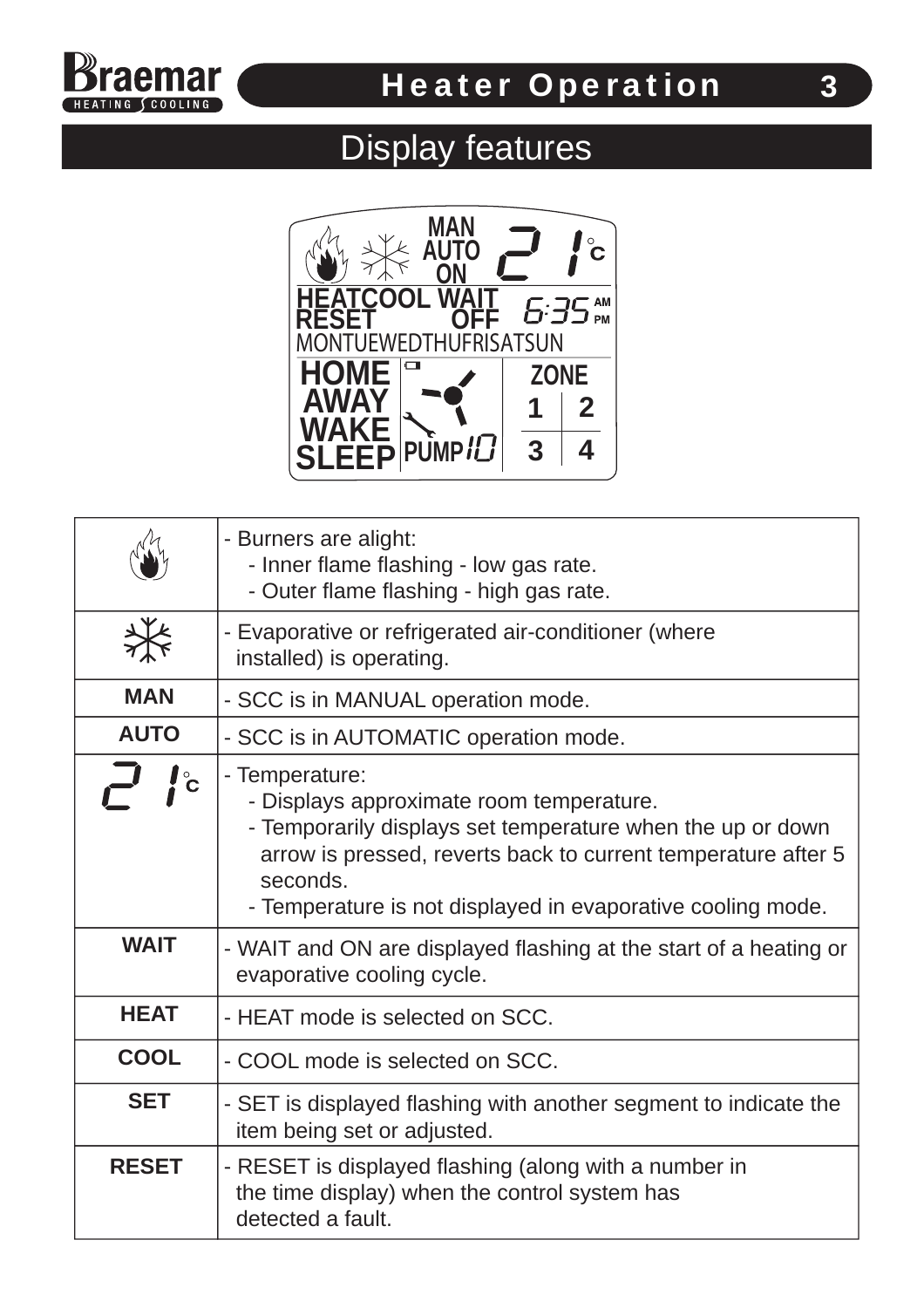

# Display features

| <b>MON</b><br><b>TUE</b><br><b>WED</b><br><b>THU</b><br><b>FRI</b><br><b>SAT</b><br><b>SUN</b> | - Days of the week:<br>- Displays current day once it has been set.                                                                                                                                                                                           |
|------------------------------------------------------------------------------------------------|---------------------------------------------------------------------------------------------------------------------------------------------------------------------------------------------------------------------------------------------------------------|
| 5.35 <sub>em</sub>                                                                             | - Displays current time once it has been set.                                                                                                                                                                                                                 |
| <b>HOME</b><br><b>AWAY</b><br><b>WAKE</b><br><b>SLEEP</b>                                      | - Four daily time periods:<br>- In AUTO mode they can be pre-programmed with a start<br>time and temperature each day.                                                                                                                                        |
| 旧                                                                                              | - Fan symbol and fan speed:<br>- In HEAT mode - fan symbol rotates and speed is displayed.<br>- In COOL mode - fan symbol rotates.                                                                                                                            |
| <b>ZONE</b><br>$\mathbf{2}$<br>$\mathbf 1$<br>$\overline{3}$<br>$\overline{\mathbf{4}}$        | - ZONE display:<br>- ZONE and zone numbers are only displayed if they have<br>been installed and enabled by the installer.<br>- Only enabled zones can be displayed.<br>- A zone number displayed indicates that a zone is on.                                |
|                                                                                                | - "Battery" symbol is displayed when the power to the heater is off<br>or the SCC is disconnected. Current time and day settings will<br>be retained for approximately 1 hour.<br>- Note: This SCC is hard-wired to the heater and does not use<br>batteries. |
| J                                                                                              | - Service call required. Contact your local Braemar dealer or<br>contact Braemar Service on 1300 650 644.                                                                                                                                                     |
| ON                                                                                             | - ON indicates that the SCC has been turned on to operate the<br>heater or cooler (where installed). ON flashes when the heating<br>or cooling cycle is starting.                                                                                             |
| <b>OFF</b>                                                                                     | - OFF indicates that the SCC is turned off.                                                                                                                                                                                                                   |

4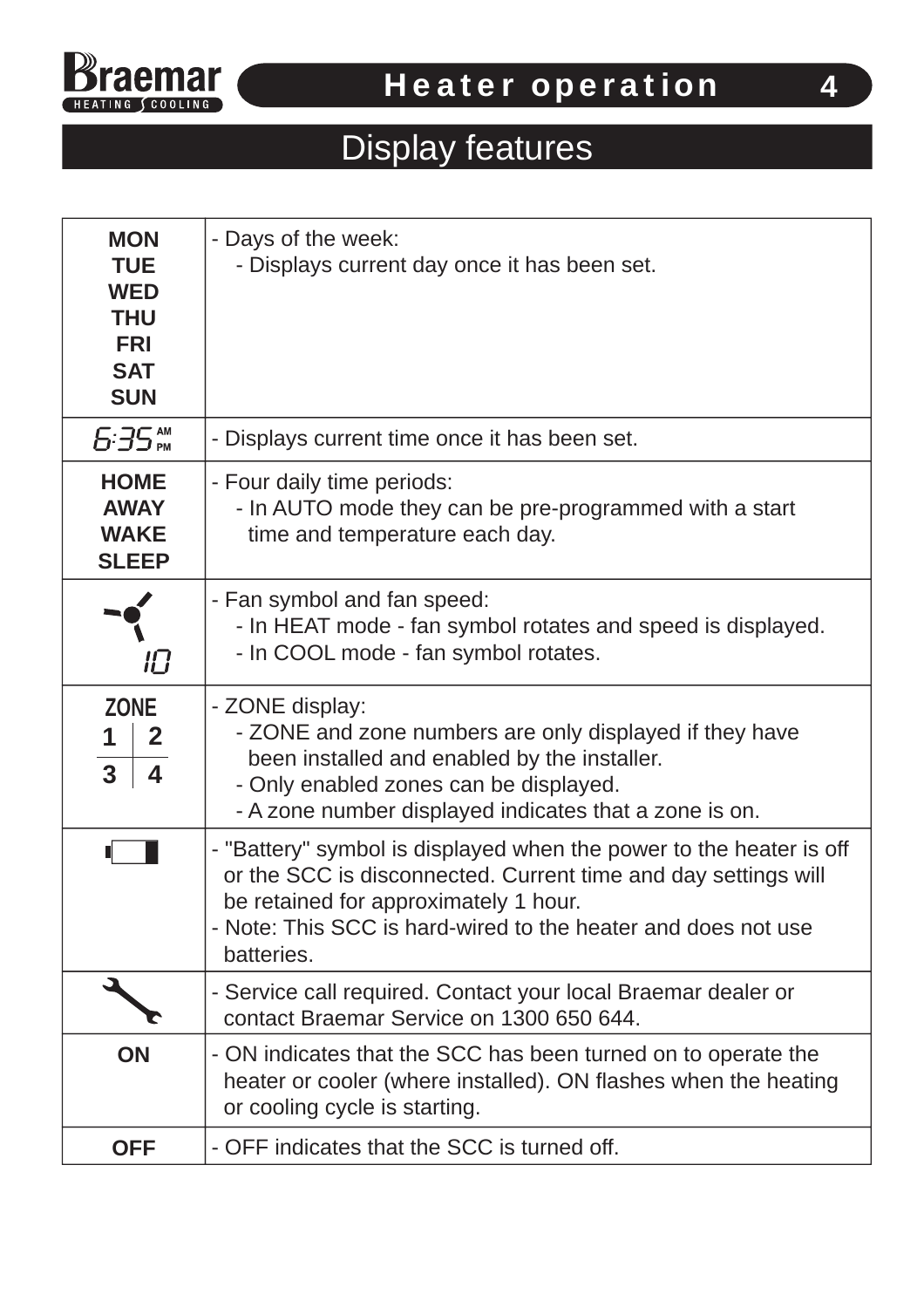

## MANUAL mode operation

When operating in MANUAL mode the heater will turn on and off to maintain the set temperature until turned off by the user.

| Turning the<br>heater ON and<br>selecting<br><b>MANUAL</b><br>mode | - Press the ON/OFF button.<br>- Press and hold the SET button and press the MAN/AUTO<br>button to set the remote control to MAN mode (the<br>MAN/AUTO button must be pressed within less than 3<br>seconds of pressing the SET button).<br>- To turn the heater on use the up arrow button increase the<br>set temperature above room temperature.<br>- The display will flash ON and WAIT during the start-up<br>sequence.<br>- The flame and fan symbols will appear once the burners<br>ignite and the room fan starts. |
|--------------------------------------------------------------------|----------------------------------------------------------------------------------------------------------------------------------------------------------------------------------------------------------------------------------------------------------------------------------------------------------------------------------------------------------------------------------------------------------------------------------------------------------------------------------------------------------------------------|
| Turning the<br>heater OFF                                          | - Press the ON/OFF button.<br>- The display will revert to OFF mode.<br>- The room fan will continue to run until the heater has cooled<br>sufficiently.                                                                                                                                                                                                                                                                                                                                                                   |
| Adjusting the<br>room<br>temperature                               | - Increase set temperature: Press the UP arrow to increase set<br>temperature by 1 <sup>o</sup> C.<br>- Decrease set temperature: Press the DOWN arrow to<br>decrease set temperature by 1 <sup>o</sup> C.                                                                                                                                                                                                                                                                                                                 |
| Adjusting the<br>fan speed                                         | - With the SCC on press and hold the FAN button for 3<br>seconds - the fan speed and fan symbol will flash.<br>- Press the up or down arrow buttons to adjust to the required<br>fan speed.<br>- The SCC will revert to the normal ON state after a few<br>seconds.<br>- The fan speed is not user-adjustable in multiple SCC<br>systems.                                                                                                                                                                                  |
| Using<br><b>HOME/AWAY</b><br>in MANUAL<br>mode                     | The HOME/AWAY button alllows you to set and switch<br>between two temperature settings as follows:<br>- When HOME is selected adjust to the required "HOME" set<br>temperature.<br>- When AWAY is selected, adjust to the required "AWAY" set<br>temperature.<br>- Press HOME/AWAY to switch between these settings.                                                                                                                                                                                                       |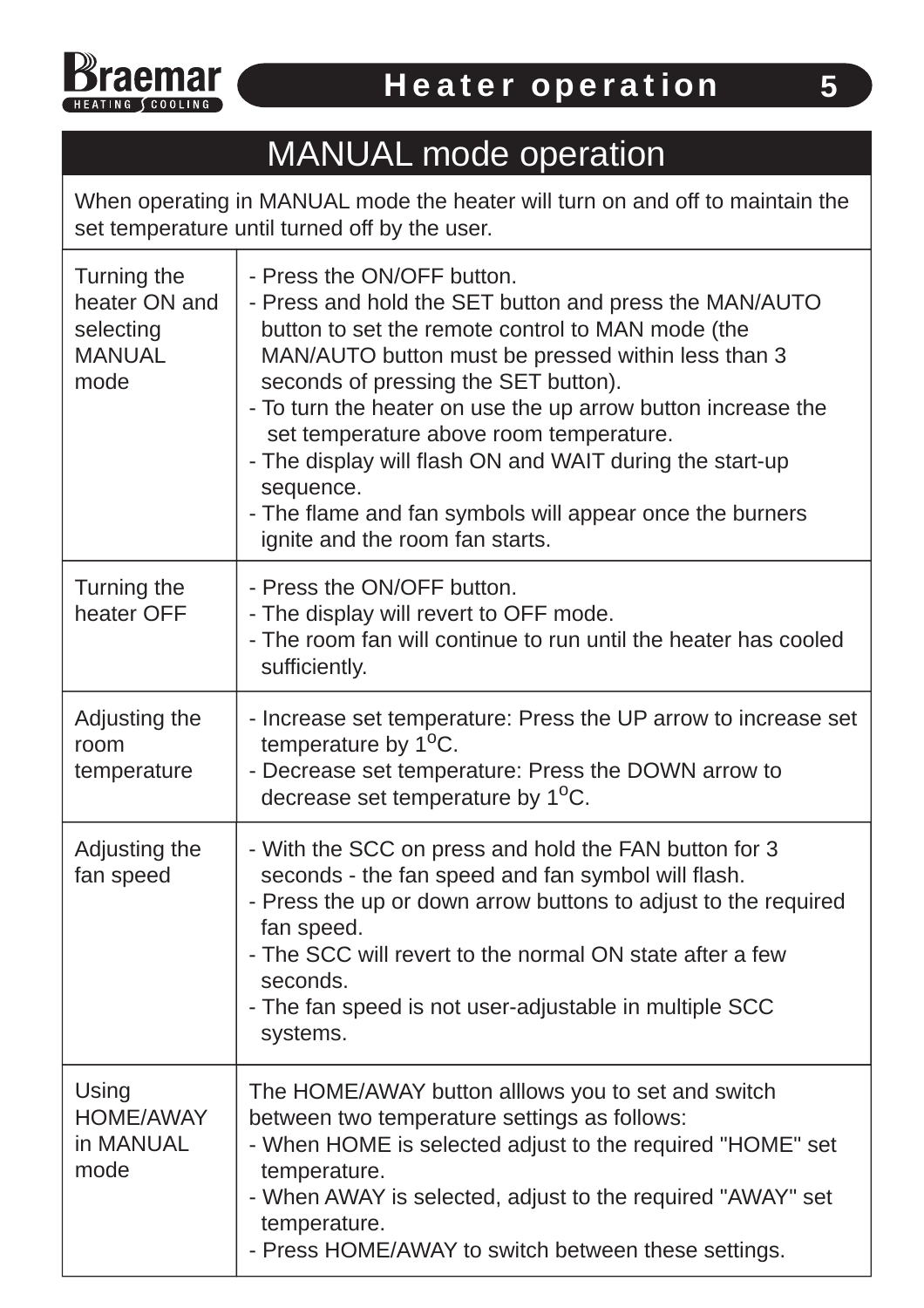

#### AUTO mode operation

- When operating in AUTO mode the heater will automatically turn on and off to maintain the programmed temperature.
- The SCC will automatically advance through the 4 time periods (WAKE, AWAY, HOME and SLEEP) each day and adjust the set temperature to the pre programmed temperature you have set for each time period (see pages 7 & 9).

| Turning the<br>heater ON and<br>selecting<br><b>AUTO</b> mode | - Press the ON/OFF button to turn the SCC on.<br>- Press and hold the SET button and press the MAN/AUTO<br>button to set the SCC to AUTO mode (the MAN/AUTO button<br>must be pressed within less than 3 seconds of pressing the<br>SET button).<br>- If the set temperature is greater than the room<br>temperature for the current time period the heater will<br>start.<br>- The SCC will display the time period and run according<br>to the temperature set for that time period.<br>- The SCC will automatically advance to the next time<br>period and operate according to the set temperature for<br>the new time period. |
|---------------------------------------------------------------|------------------------------------------------------------------------------------------------------------------------------------------------------------------------------------------------------------------------------------------------------------------------------------------------------------------------------------------------------------------------------------------------------------------------------------------------------------------------------------------------------------------------------------------------------------------------------------------------------------------------------------|
| Turning the<br>heater OFF                                     | - Press the ON/OFF button.<br>- The display will revert to OFF mode.<br>- The room fan will continue to run until the heater has cooled<br>sufficiently.                                                                                                                                                                                                                                                                                                                                                                                                                                                                           |
| Adjusting the<br>room<br>temperature                          | - The set temperature can be temporarily adjusted while<br>operating in AUTO mode.<br>- Increase set temperature: Press the UP arrow to increase set<br>temperature by $1^{\circ}$ C.<br>- Decrease set temperature: Press the DOWN arrow to<br>decrease set temperature by 1 <sup>o</sup> C.<br>- At the start of the next programmed time period, the set<br>temperature will revert to the pre-programmed temperature<br>you have set for that time period.                                                                                                                                                                     |
| Using<br><b>HOME/AWAY</b><br>in AUTO mode                     | Press the HOME/AWAY button to advance to the next time<br>period. Normal program settings will resume at the end of the<br>next period. Following is an example of how this can be used:<br>- If the SLEEP period is programmed to start at 10pm and<br>you go to bed early at 9pm, pressing HOME/AWAY will<br>bring forward the SLEEP period settings.                                                                                                                                                                                                                                                                            |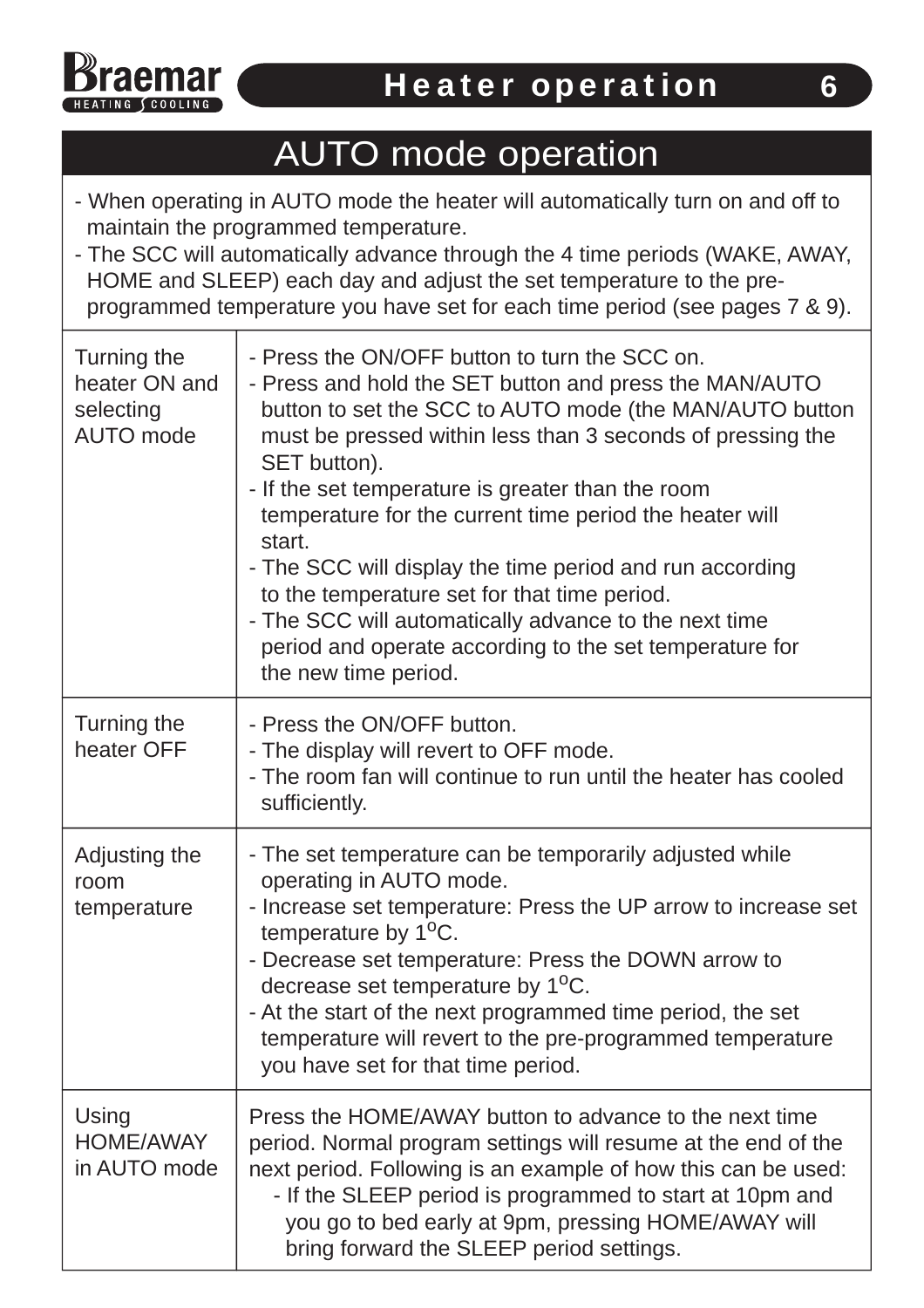

### Setting the AUTO program - SINGLE SCC

- **AUTO ON HEAT HOMEWED** HOME/AWAY **Braemar**
- In a SINGLE-SCC system the SCC can be programmed to operate the heater over the 4 time periods of WAKE, AWAY, HOME and SLEEP.
- For each of these time periods you can set the following:
	- START TIME
	- SET TEMPERATURE
	- ZONES HEATED (where zones have been installed)
	- FAN SPEED
- Use the table below to record your program settings.
- The table includes factory-default program settings (in brackets).

| <b>PROGRAM SETTINGS</b> |              |                        |                                     |                            |           |
|-------------------------|--------------|------------------------|-------------------------------------|----------------------------|-----------|
| <b>Time</b><br>period   |              | Time ON                | <b>Temperature</b><br>$(^{\circ}C)$ | Zones ON<br>(where fitted) | Fan speed |
|                         | <b>WAKE</b>  | (6:00am)               | (20)                                | $(1 - 2 - 3 - 4)$          | (10)      |
|                         | <b>AWAY</b>  | (8:30am)               | (15)                                | $(1-2-3-4)$                | (10)      |
| <b>HEAT</b>             | <b>HOME</b>  | (5:00pm)               | (21)                                | $(1 - 2 - 3 - 4)$          | (10)      |
|                         | <b>SLEEP</b> | (10:30 <sub>pm</sub> ) | (15)                                | $(1 - 2 - 3 - 4)$          | (10)      |
|                         | <b>WAKE</b>  | (6:00am)               | (24)                                | $(1 - 2 - 3 - 4)$          | (10)      |
| <b>COOL</b>             | <b>AWAY</b>  | (8:30am)               | (28)                                | $(1 - 2 - 3 - 4)$          | (10)      |
|                         | <b>HOME</b>  | (5:00 <sub>pm</sub> )  | (24)                                | $(1 - 2 - 3 - 4)$          | (10)      |
|                         | <b>SLEEP</b> | (10:30pm)              | (28)                                | $(1-2-3-4)$                | (10)      |

Sample AUTO heater operation:

- Using the above default times and temperatures, the SCC will operate as follows:

- 6.00am: WAKE period starts, heater will turn on/off as required to maintain a temperature of  $20^{\circ}$ C.
- 8.30am: AWAY period starts, heater will turn on/off as required to maintain a temperature of  $15^{\circ}$ C
- 5.00pm: HOME period starts, heater will turn on/off as required to maintain a temperature of  $21^{\circ}$ C
- 10.30pm: SLEEP period starts, heater will turn on/off as required to maintain a temperature of 15<sup>o</sup>C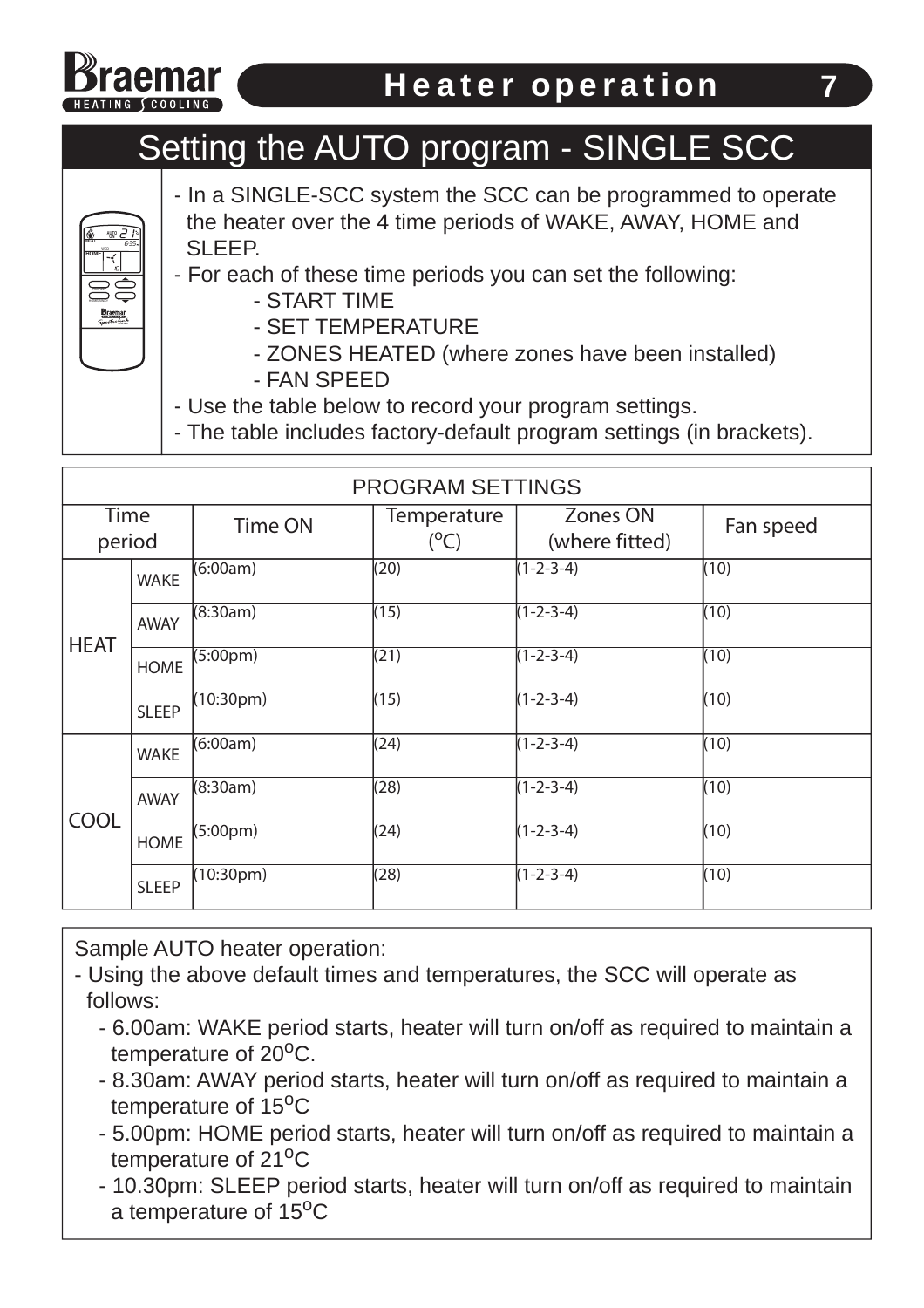

#### - Press the ON/OFF button to turn the SCC ON. - Press the SET button and hold for 3 seconds (the SCC will enter program setting mode, SET & MON will flash). Enter program setting mode - Press the UP or DOWN arrow buttons to scroll through the day selection options: - Individual days - MON, TUES, WED, THU, FRI, SAT, SUN - Blocks of days - [MON-FRI], [SAT-SUN], [MON-SUN] - Press SET when the required day or group of days is displayed. Select day or group of days to program - Set WAKE period start time: - Press UP or DOWN arrow buttons to adjust to required start time for displayed time period. - Ensure that 'AM' or 'PM' is correct. - Press SET when the required start time is displayed. - Set WAKE period temperature: - Press UP or DOWN arrow buttons to adjust to required set temperature for displayed time period. - Press SET when required temperature is displayed. - Set WAKE period zones (where fitted): - Where zones have been fitted (and enabled by the installer when setting up the system), zones can be set to be either on or off for the displayed time period. - Press ZONE buttons 1-2-3-4 to turn zones on or off for displayed time period. - Only zones that have been enabled by the installer can be selected. - Set WAKE period fan speed: - Press UP or DOWN arrow buttons to adjust to required fan speed for displayed time period. - Press SET when required fan speed is displayed. Set WAKE period program values Setting the AUTO program - SINGLE SCC - Repeat the above steps for AWAY, HOME and SLEEP time periods. - The SCC will automatically advance to the next time period once the previous one has been set. - The SCC will automatically exit program setting mode once all time periods have been set. Set program values for AWAY, HOME and SLEEP periods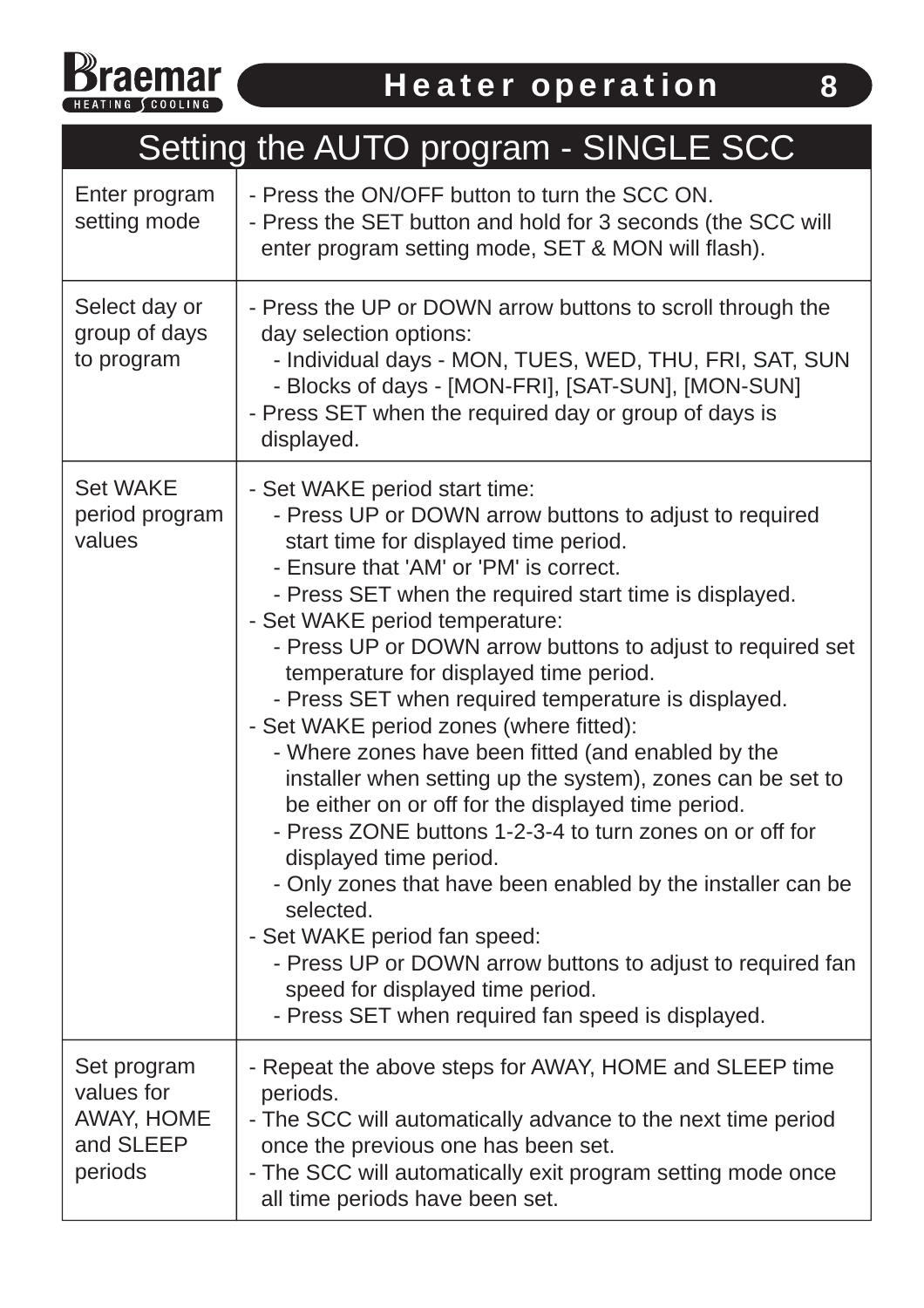

#### Setting the AUTO programs - MULTIPLE SCC's





- Each SCC can be programmed with its own individual times and temperatures for WAKE, AWAY, HOME and SLEEP time periods.
- Each zone will operate independently with the SCC sensing the temperature of a zone and opening or closing that zone as required to maintain the desired temperature for that zone.
- The fan speed is automatically adjusted to suit zones in operation at any time based on individual zone fan speeds set by your installer.
- Use the table below to record your program settings.
- The table includes factory-default program settings (in brackets).

| <b>PROGRAM SETTINGS</b> |              |                        |                        |                        |                        |                        |                        |                        |                        |
|-------------------------|--------------|------------------------|------------------------|------------------------|------------------------|------------------------|------------------------|------------------------|------------------------|
|                         |              | ZONE <sub>1</sub>      |                        | ZONE <sub>2</sub>      |                        | ZONE <sub>3</sub>      |                        | ZONE <sub>4</sub>      |                        |
| Time period             |              | Time<br>ON             | Temp'<br>$(^{\circ}C)$ | Time<br>ON             | Temp'<br>$(^{\circ}C)$ | Time<br>ON             | Temp'<br>$(^{\circ}C)$ | Time<br>ON             | Temp'<br>$(^{\circ}C)$ |
|                         | <b>WAKE</b>  | (6:00am)               | (20)                   | (6:00am)               | (20)                   | (6:00am)               | (20)                   | (6:00am)               | (20)                   |
|                         | <b>AWAY</b>  | (8:30am)               | (15)                   | (8:30am)               | (15)                   | (8:30am)               | (15)                   | (8:30am)               | (15)                   |
| <b>HEAT</b>             | <b>HOME</b>  | (5:00 <sub>pm</sub> )  | (21)                   | (5:00 <sub>pm</sub> )  | (21)                   | (5:00 <sub>pm</sub> )  | (21)                   | (5:00 <sub>pm</sub> )  | (21)                   |
|                         | <b>SLEEP</b> | (10:30 <sub>pm</sub> ) | (15)                   | (10:30 <sub>pm</sub> ) | (15)                   | (10:30 <sub>pm</sub> ) | (15)                   | (10:30pm)              | (15)                   |
|                         | <b>WAKE</b>  | (6:00am)               | (24)                   | (6:00am)               | (24)                   | (6:00am)               | (24)                   | (6:00am)               | (24)                   |
| <b>COOL</b>             | <b>AWAY</b>  | (8:30am)               | (28)                   | (8:30am)               | (28)                   | (8:30am)               | (28)                   | (8:30am)               | (28)                   |
|                         | <b>HOME</b>  | (5:00 <sub>pm</sub> )  | (24)                   | (5:00 <sub>pm</sub> )  | (24)                   | (5:00 <sub>pm</sub> )  | (24)                   | (5:00 <sub>pm</sub> )  | (24)                   |
|                         | <b>SLEEP</b> | (10:30 <sub>pm</sub> ) | (28)                   | (10:30 <sub>pm</sub> ) | (28)                   | (10:30 <sub>pm</sub> ) | (28)                   | (10:30 <sub>pm</sub> ) | (28)                   |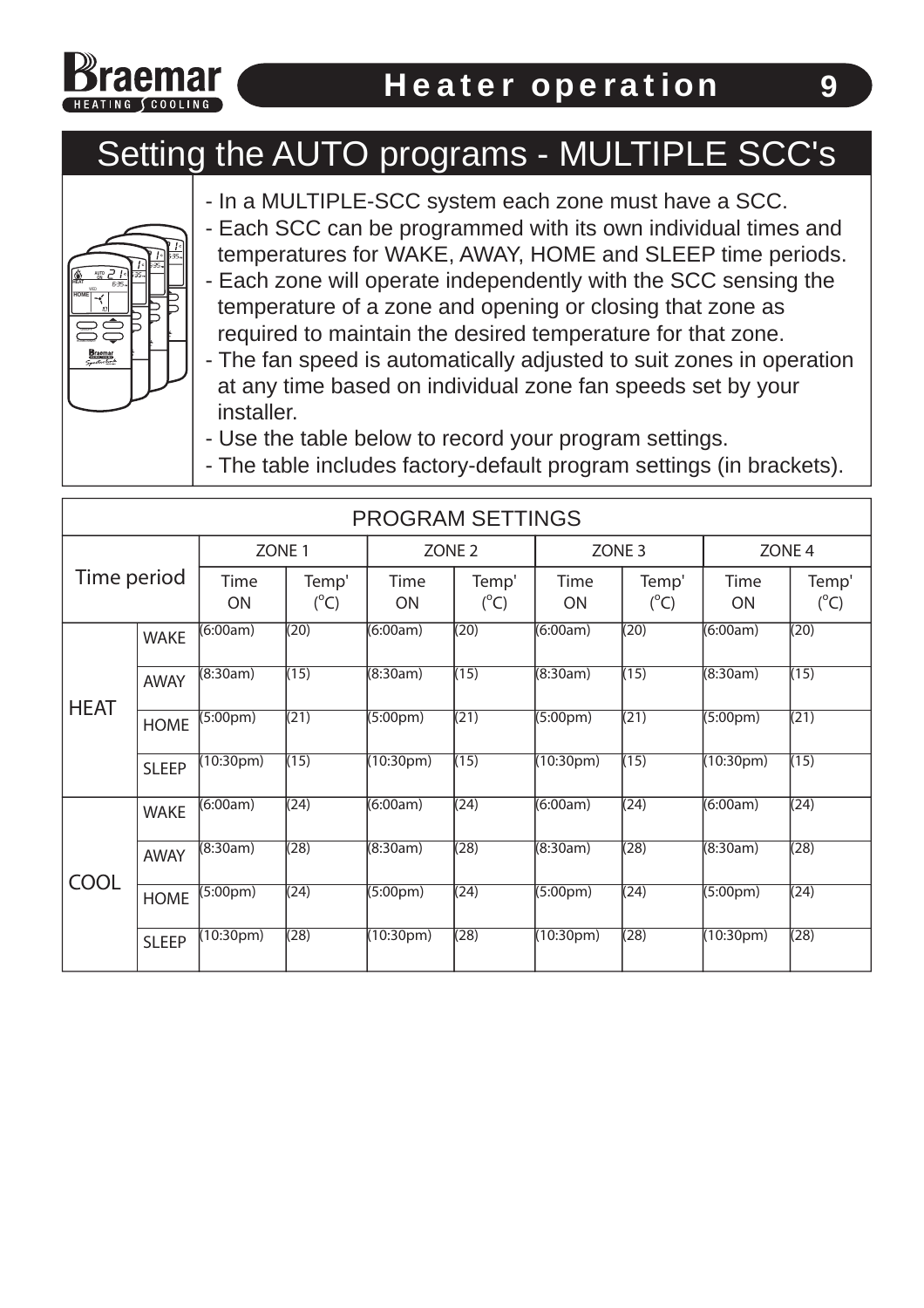

# Setting the AUTO programs - MULTIPLE SCC's

| Enter program<br>setting mode                                   | - Press the ON/OFF button on the "Master" SCC. The "Master"<br>SCC must be ON to enable "Slave" controls to be turned ON.<br>- Press the ON/OFF button on SCC you wish to program to<br>turn it ON.<br>- Press the SET button and hold for 3 seconds - the SCC<br>will enter program setting mode, SET & MON will flash).                                                                                                             |
|-----------------------------------------------------------------|---------------------------------------------------------------------------------------------------------------------------------------------------------------------------------------------------------------------------------------------------------------------------------------------------------------------------------------------------------------------------------------------------------------------------------------|
| Select day or<br>group of days<br>to program                    | - Press the UP or DOWN arrow buttons to scroll through the<br>day selection options:<br>- Individual days - MON, TUES, WED, THU, FRI, SAT, SUN<br>- Blocks of days - [MON-FRI], [SAT-SUN], [MON-SUN]<br>- Press SET when the required day or group of days is<br>displayed.                                                                                                                                                           |
| <b>Set WAKE</b><br>period program<br>values                     | - Set WAKE period start time:<br>- Press UP or DOWN arrow buttons to adjust to required<br>start time for displayed time period.<br>- Ensure that 'AM' or 'PM' is correct.<br>- Press SET when the required start time is displayed.<br>- Set WAKE period temperature:<br>- Press UP or DOWN arrow buttons to adjust to required set<br>temperature for displayed time period.<br>- Press SET when required temperature is displayed. |
| Set program<br>values for<br>AWAY, HOME<br>and SLEEP<br>periods | - Repeat the above steps for AWAY, HOME and SLEEP time<br>periods.<br>- The SCC will automatically advance to the next time period<br>once the previous one has been set.<br>- The SCC will automatically exit program setting mode once<br>all time periods have been set.                                                                                                                                                           |
| Set program<br>values for<br>remaining<br><b>SCC's</b>          | - Repeat the above steps for all other SCC's on the system.<br>- Each can be set with its own times and temperatures,<br>independent of others SCC's on the system.                                                                                                                                                                                                                                                                   |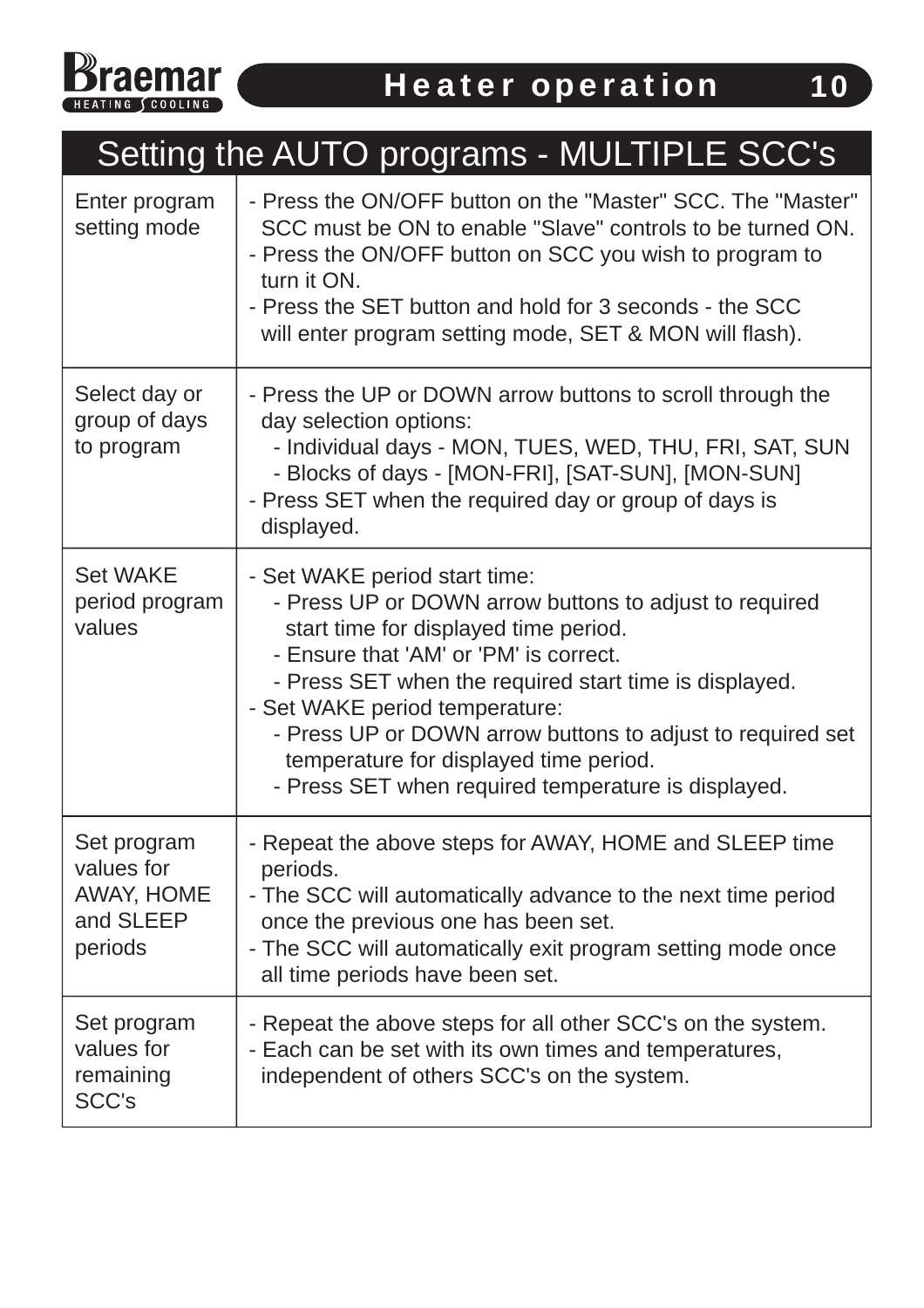

#### - With the SCC on press and hold the FAN button for 3 seconds. - The fan speed and fan symbol will flash. - Press the up or down arrow buttons to adjust to the required fan speed. - The SCC will revert to the normal ON state after a few seconds. - The fan speed is not user-adjustable: Adjusting the fan speed single SCC systems only Adjusting the fan speed

- In multiple SCC systems, or
- With 3-star heaters.

|                                                               | Using the FAN-only feature                                                                                                                                                                                                                                                                                                                                                                                                                                           |                                                                                                           |                           |
|---------------------------------------------------------------|----------------------------------------------------------------------------------------------------------------------------------------------------------------------------------------------------------------------------------------------------------------------------------------------------------------------------------------------------------------------------------------------------------------------------------------------------------------------|-----------------------------------------------------------------------------------------------------------|---------------------------|
| Single SCC<br>systems                                         | - Turn the SCC OFF (press ON/OFF button if required).<br>- Press and hold the FAN button for 3 seconds - the heater fan<br>will start and increase to its maximum speed.<br>- To get air flow to zones (where fitted) press the<br>corresponding zone button.<br>- The fan speed is not adjustable in "FAN-only" mode.<br>- Press the ON/OFF button to turn the fan off.                                                                                             |                                                                                                           |                           |
| <b>Multiple SCC</b><br>systems                                | - Turn the "Master" SCC OFF (press ON/OFF button if<br>required).<br>- Press and hold the FAN button on the "Master" SCC for 3<br>seconds - the heater fan will start and increase to its<br>maximum speed.<br>- To get air flow to zones press the ON/OFF button on the<br>"Slave" SCC IN EACH REQUIRED ZONE to turn it on.<br>- The fan speed is not adjustable in "FAN-only" mode.<br>- To turn FAN-only mode off press the ON/OFF button on the<br>"Master" SCC. |                                                                                                           |                           |
| Fan-only display<br>with no zones<br>enabled - single<br>SCC. | ON<br>6:35 m<br><b>WED</b>                                                                                                                                                                                                                                                                                                                                                                                                                                           | Fan-only display<br>with zones 1, 2 and<br>3 on - single SCC<br>with zones, or<br>multiple SCC<br>system. | ON<br>6.35m<br><b>WED</b> |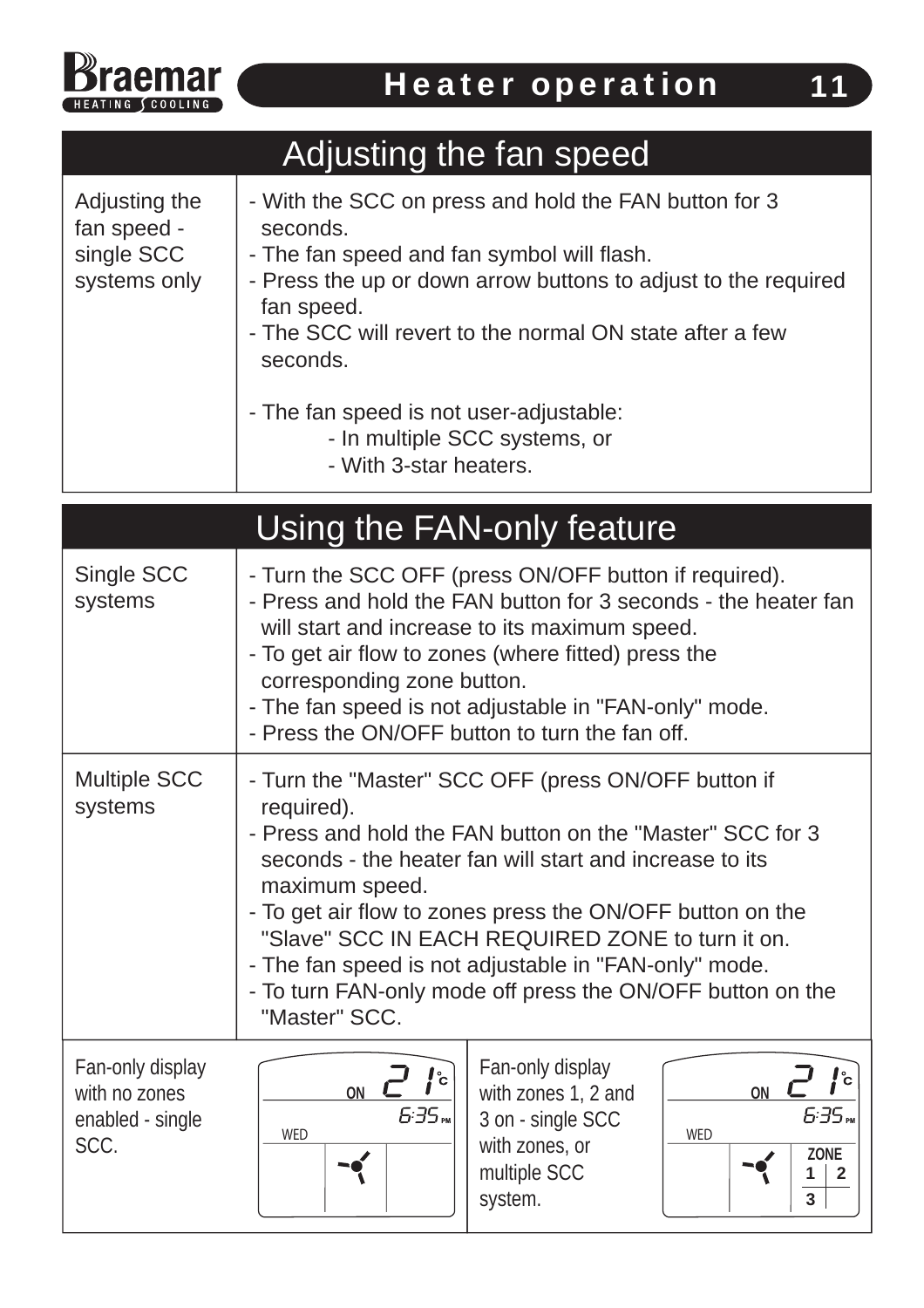

### **Troubleshooting**

- Your Braemar gas ducted heater uses inbuilt fault diagnosis software to help determine the source of a fault. If a fault is detected the heater will turn off. In some cases the heater will automatically attempt to re-start - if the fault still exists the SCC will flash RESET and a fault code number where the time is normally displayed.



- If a fault is displayed follow the instructions below and on the following page.
- If you are unable to reset the fault and are requesting a service call please quote the displayed fault code number - this may enable the fault to be fixed over the phone.

| Resetting a<br>fault         | - If RESET is flashing and a fault code is displayed:<br>- Open the SCC door and press RESET once - this<br>acknowledges the fault and turns the SCC and heater off.<br>- Press RESET again to send a RESET signal to the heater<br>and turn the heater on.<br>- If the heater fails to start, wait 10 minutes and repeat the<br>above steps.<br>- If the heater still fails to start contact your installer, your<br>local Braemar service agent, or call 1300 650 644. |  |
|------------------------------|--------------------------------------------------------------------------------------------------------------------------------------------------------------------------------------------------------------------------------------------------------------------------------------------------------------------------------------------------------------------------------------------------------------------------------------------------------------------------|--|
| If a spanner is<br>displayed | - The system has detected a fault that requires a<br>service call.<br>- Contact your local Braemar service agent or call<br>1300 650 644.                                                                                                                                                                                                                                                                                                                                |  |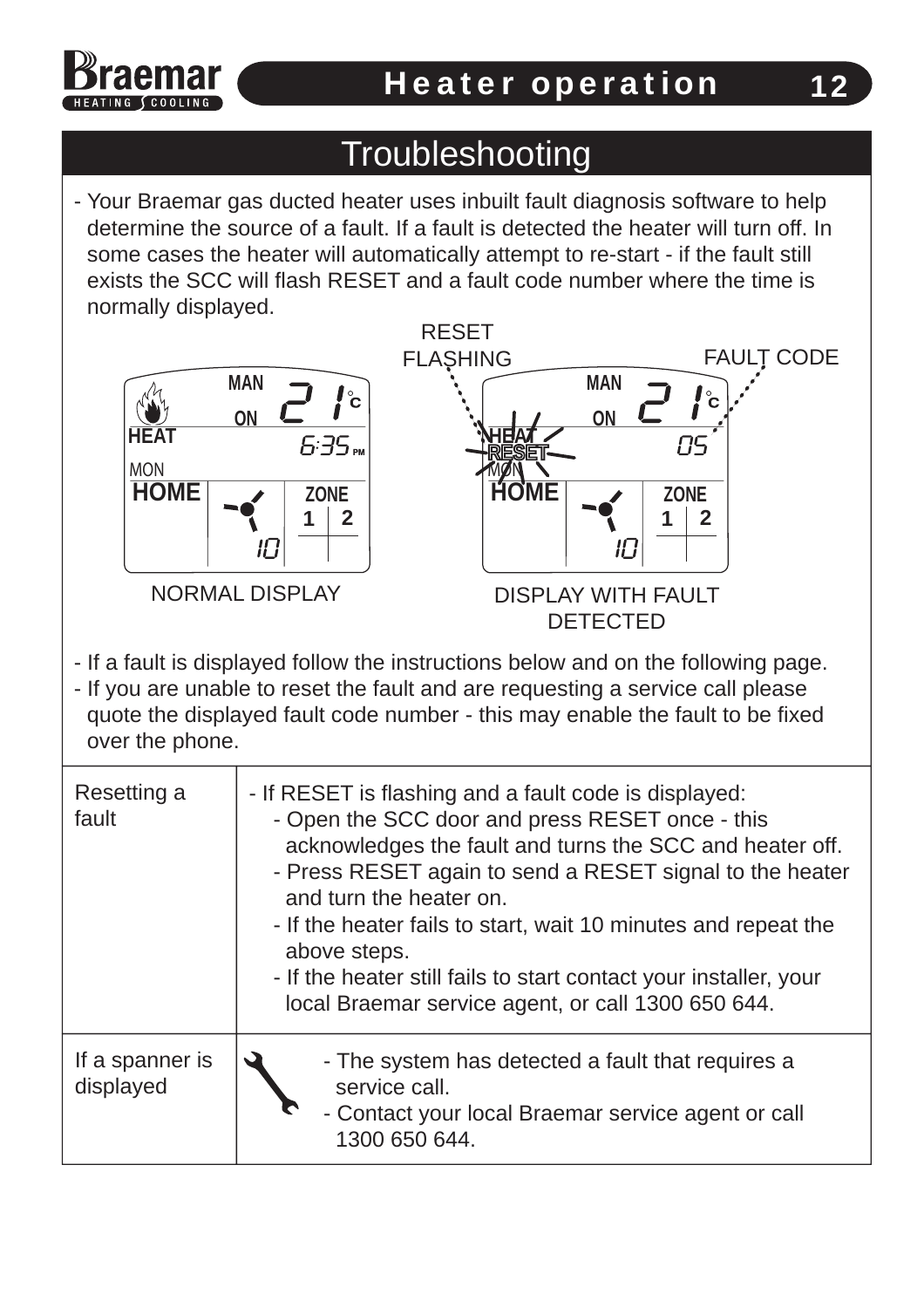

|                                                                    | Troubleshooting                                                                                                                                                                                                                                                                                                                                                                                                                                                                                                                                                                                                                                                                                                               |
|--------------------------------------------------------------------|-------------------------------------------------------------------------------------------------------------------------------------------------------------------------------------------------------------------------------------------------------------------------------------------------------------------------------------------------------------------------------------------------------------------------------------------------------------------------------------------------------------------------------------------------------------------------------------------------------------------------------------------------------------------------------------------------------------------------------|
| Problem                                                            | Potential cause/remedy                                                                                                                                                                                                                                                                                                                                                                                                                                                                                                                                                                                                                                                                                                        |
| House is not<br>heating<br>effectively                             | - Check that SCC is set to required temperature (Set<br>temperature must be above room temperature for heater to<br>start) - increase set temperature if required.<br>- Fan speed may be set too low - try increasing the fan speed.<br>- Check that outlets/zones are open to all areas that require<br>heating.<br>- Check the return air grille is not obstructed.<br>- Check that the return air grille and filter are clean - clean if<br>required.<br>- Check that the SCC is set to HEAT mode - press AC MODE<br>button to change to HEAT mode if required.<br>- If operating in MANUAL mode check that HOME is selected<br>on SCC - press HOME/AWAY button if required.<br>- Check that doors and windows are closed. |
| <b>Heater</b><br>operates at<br>wrong times in<br><b>AUTO</b> mode | - Check that the time and day displayed are correct.<br>- Check that AM/PM is correct in the AUTO program settings.<br>- Check time, temperature, zones and fan speed settings in<br>the AUTO program.                                                                                                                                                                                                                                                                                                                                                                                                                                                                                                                        |
| Heater does<br>not start - fault<br>code 07<br>displayed           | - Check that gas is turned on at gas meter. If the gas is turned<br>off contact your installer or gas supplier.                                                                                                                                                                                                                                                                                                                                                                                                                                                                                                                                                                                                               |

#### **Maintenance**

#### **Keep return air filter clean**

It is recommended that the return air filter (where fitted) be checked and cleaned at least every 2 weeks during the heating season. For instructions on the removal and cleaning of your return filter you should contact your local Braemar Dealer or your installer.

#### **Annual maintenance**

It is recommended that your Braemar gas ducted heater be maintained annually prior to the start of each heating season. Contact your local Braemar dealer or phone 1300 650 644 to be directed to your closest authorised Braemar Service Agent.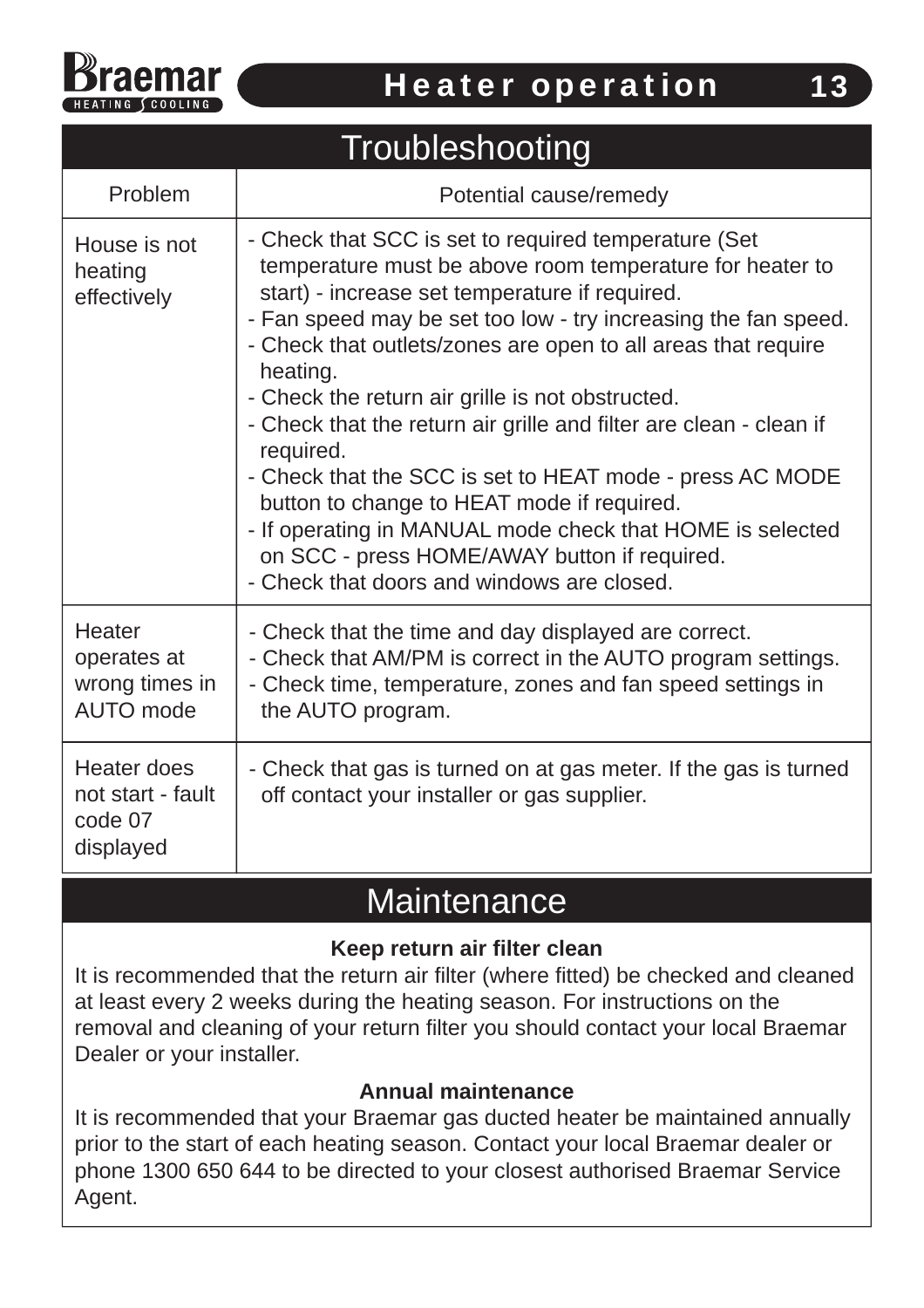

Spectrolink Comfort Control Home Owner's Manual **Cooling** 

# Braemar HEATING SCOOLING

# GLEVER, SO ET, **COOL**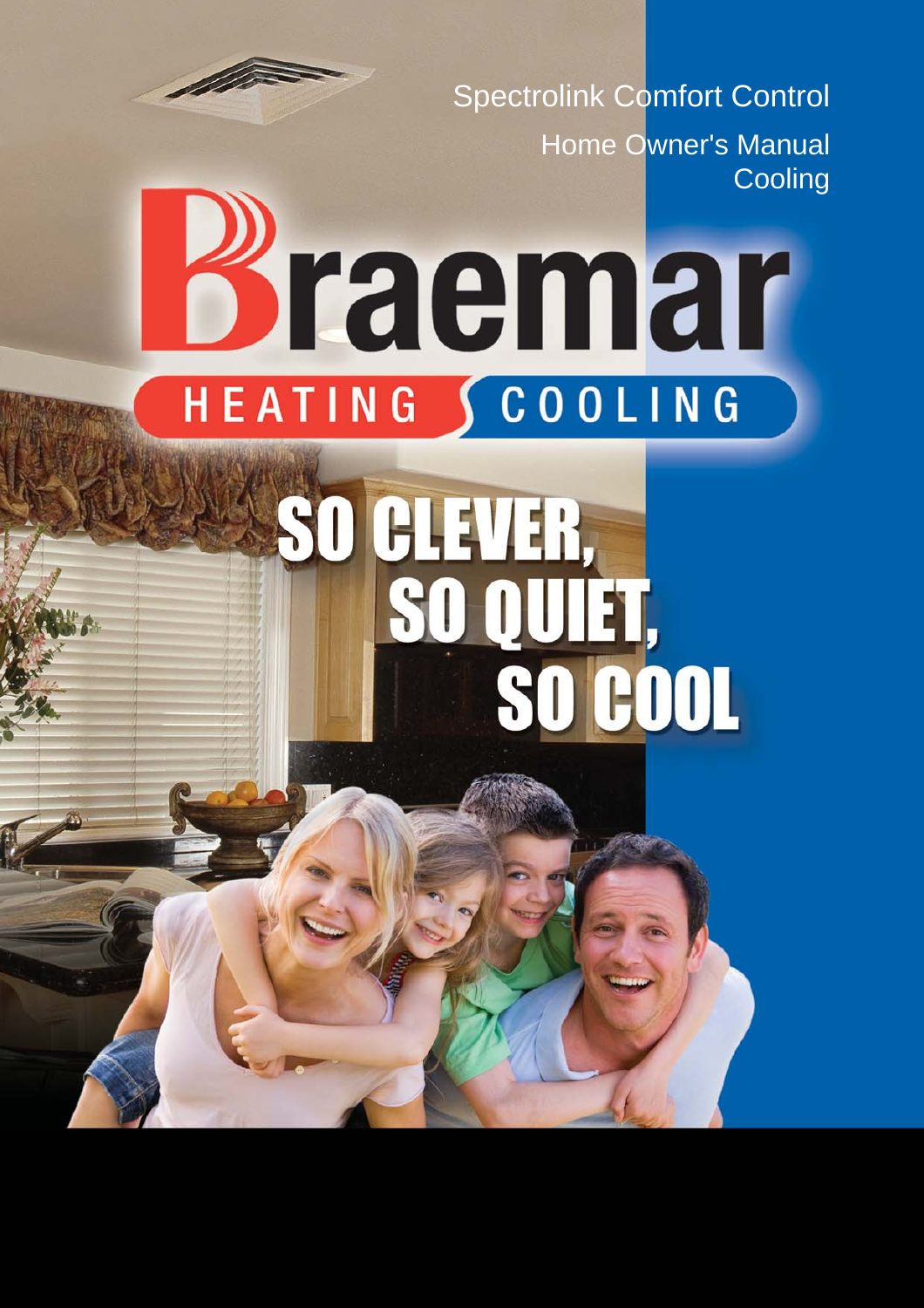# 1ar

#### Cooling

This section of the manual covers operation of your Braemar, Breezair or Coolair evaporative cooler, and is followed by a section on operating a refrigerated cooling system with your Spectrolink Comfort Control.

| <b>CONTENTS</b>                       |      |  |
|---------------------------------------|------|--|
| <b>Evaporative cooling</b>            | Page |  |
| General                               |      |  |
| Selecting COOL mode                   | 2    |  |
| Setting the time and day              | 2    |  |
| <b>Button functions</b>               | 3    |  |
| Turn on, and MANUAL or AUTO selection | 4    |  |
| <b>MANUAL</b> operation               | 4    |  |
| <b>AUTO operation</b>                 | 4    |  |
| Timed start and stop                  | 5    |  |
| Automatic water drain                 | 6    |  |
| Water bleed system                    | 6    |  |
| Maintenance                           |      |  |
| Troubleshooting                       | 9    |  |
|                                       |      |  |

#### Refrigerated cooling

| General                      | R <sub>1</sub> |
|------------------------------|----------------|
| Selecting COOL mode          | R <sub>1</sub> |
| Setting the time and day     | R <sub>1</sub> |
| <b>Button functions</b>      | R <sub>2</sub> |
| <b>MANUAL</b> mode operation | R <sub>3</sub> |
| <b>AUTO</b> mode operation   | R <sub>4</sub> |
| Setting AUTO progam          | R <sub>5</sub> |
| Fan only operation           | R <sub>5</sub> |
| Troubleshooting              | R <sub>6</sub> |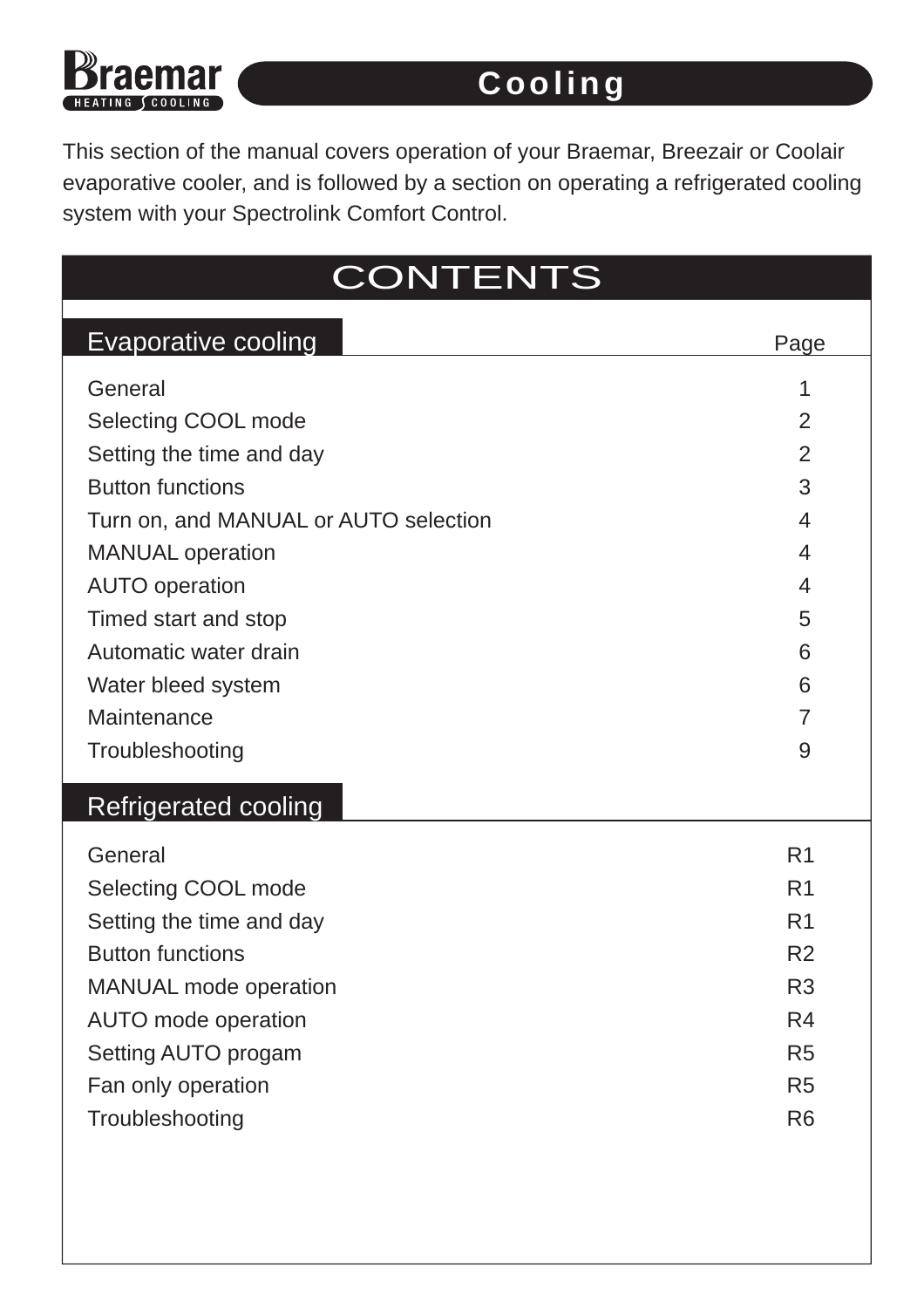

#### **General**

Congratulations on choosing a new Evaporative Cooler for your home.

Your cooler is built from the highest quality materials and engineered to provide many years of economical, trouble free cooling.

Please take a few minutes to read these instructions so you have a full understanding of how to operate your cooler using your Spectrolink Comfort Control.

Your installer should demonstrate the features and procedures set out in these instructions. The installer should also provide you with a Model and Serial number which can be filled out below.

#### Effective cooling

To provide efficient cooling or ventilation the building must have sufficient exhaust openings to the outdoors in the form of doors, windows or other vents. To assist air circulation, open windows or doors that are furthest from the outlet vent in each room. In every room that has an outlet vent, provide an exhaust opening 2 to 2.5 times the outlet vent size.

Where the design of the building prevents adequate exhaust, consideration should be given to the provision of mechanical extraction such as an exhaust fan.

Model No: \_\_\_\_\_\_\_\_\_\_\_\_\_\_\_\_\_\_\_\_\_ Serial No: \_\_\_\_\_\_\_\_\_\_\_\_\_\_\_\_\_\_\_\_\_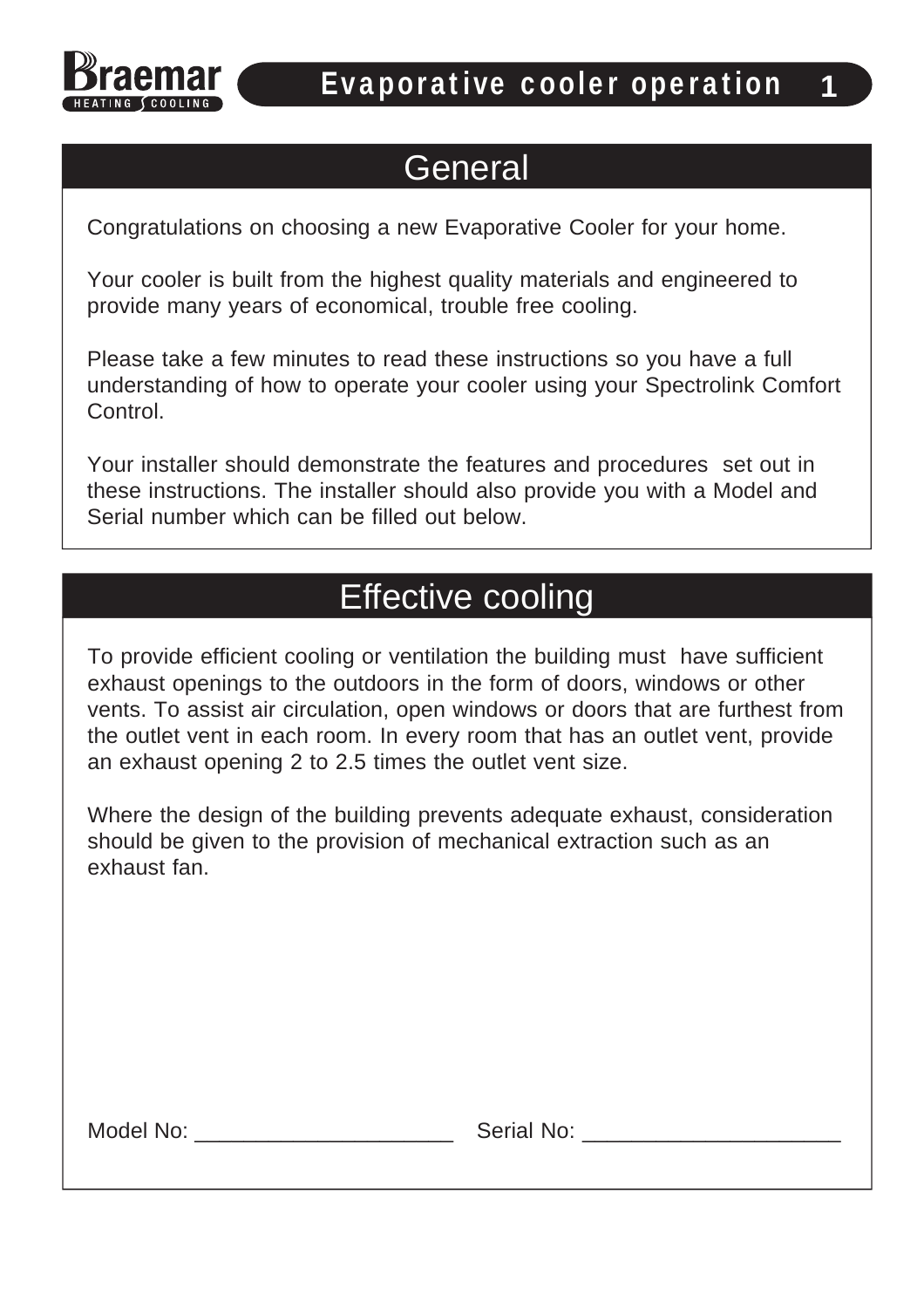### Selecting COOL mode

- Open the SCC door.
- Press the AC MODE button to switch between HEAT and COOL mode.







COOL mode selected. Manual selected. Cooler on in COOL mode.



COOL mode selected. Manual selected. Cooler on in VENTILATION mode.



COOL mode selected. AUTO selected. Cooler on in COOL mode.

### Setting the time and day

- Press the ON/OFF button to turn the SCC OFF.
- With the SCC turned off, press and hold the SET button for 3 seconds - SET and the TIME display will flash.
- Press the UP or DOWN arrow button to adjust to the current time - ensure that AM/PM is correct. Hold button for rapid adjustment.
- Press the SET button when the time is correct.
- SET and the DAY display will flash.
- Press the UP or DOWN arrow button to adjust to the current day.
- Press the SET button when the day is correct to return to normal operation.





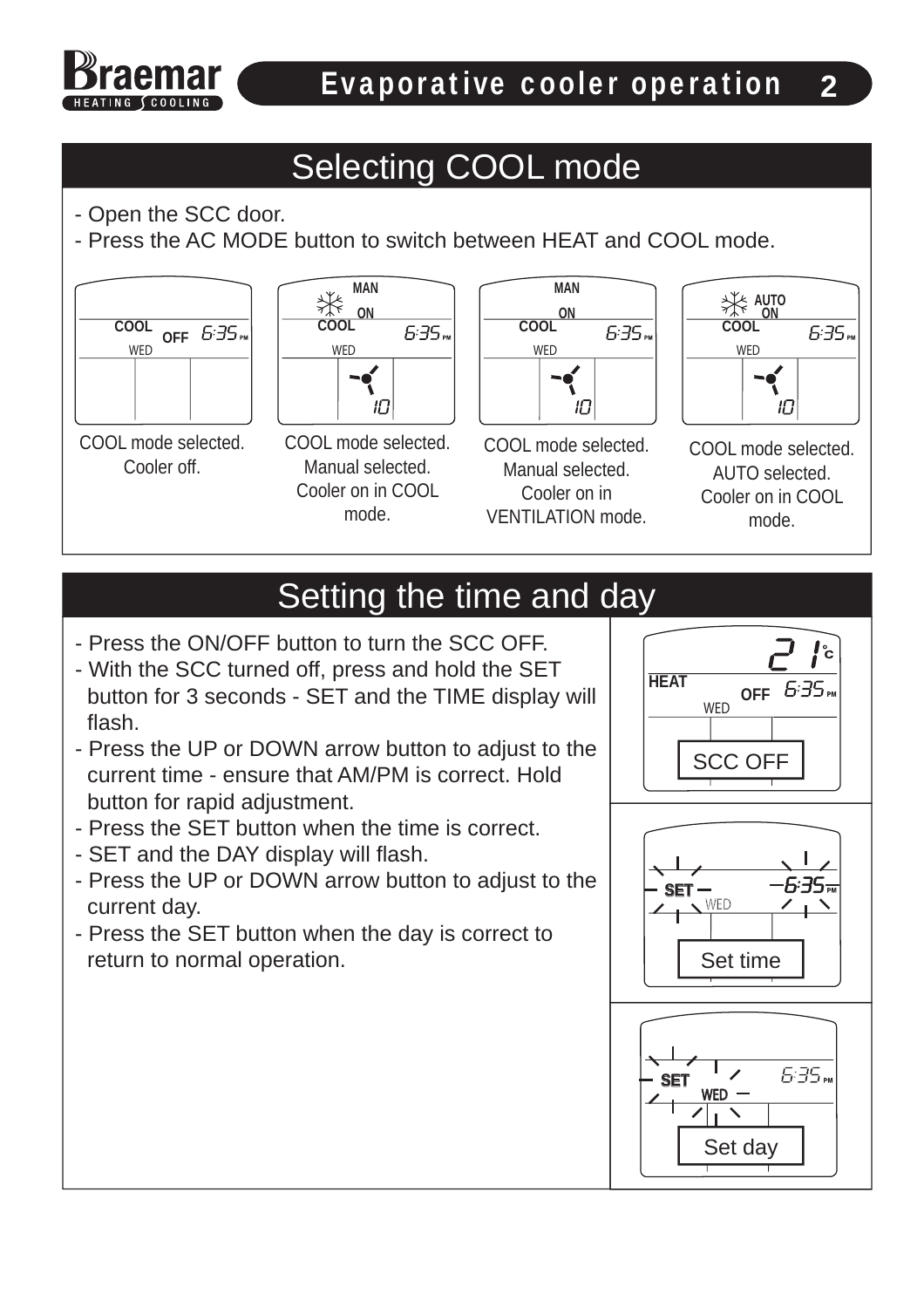

#### Button functions



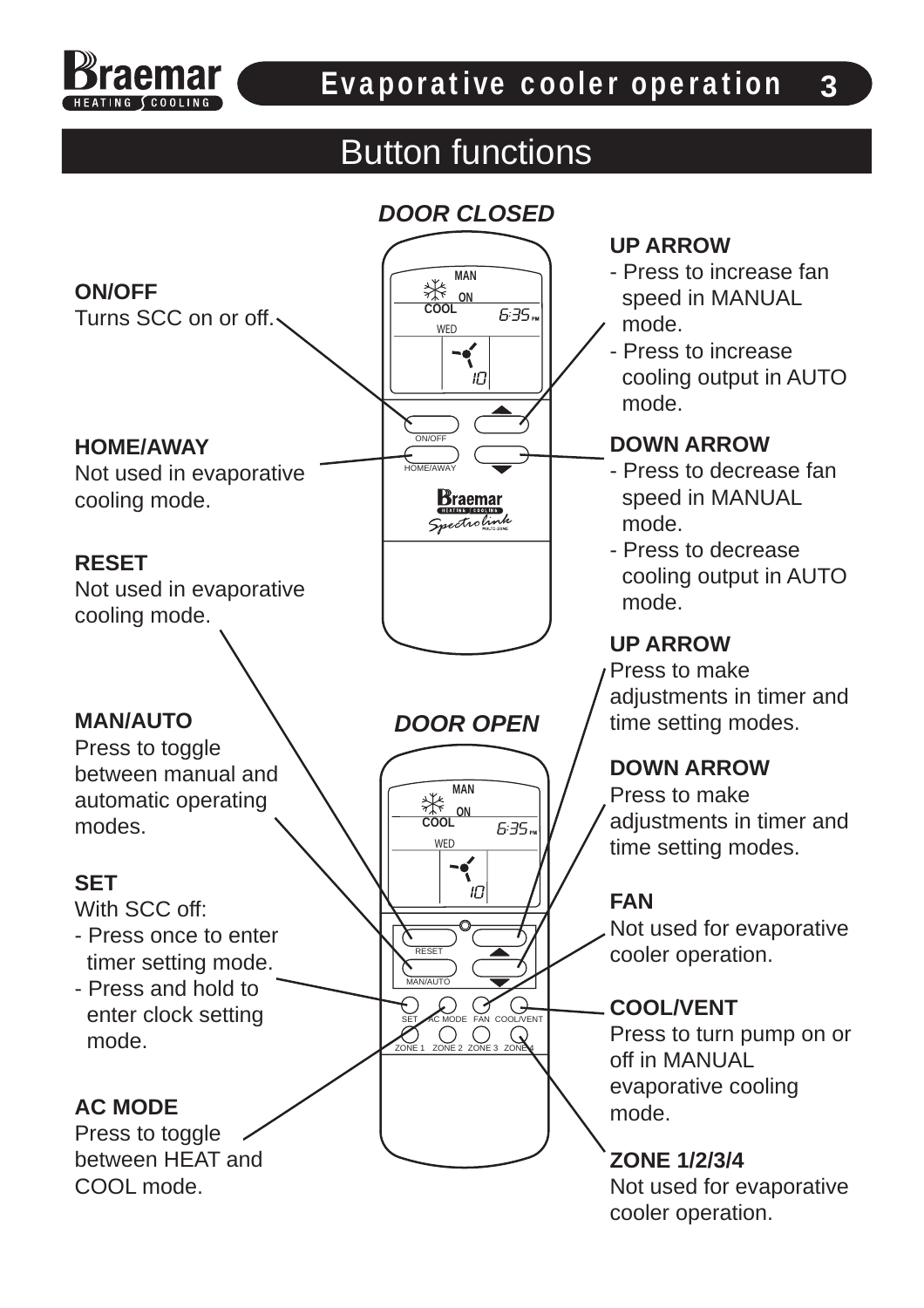

#### Turn on and MANUAL or AUTO selection

| Turning the<br>cooler ON or<br><b>OFF</b> | - Press the AC MODE button to select COOL mode if required.<br>- Press the ON/OFF button to turn the SCC on. |
|-------------------------------------------|--------------------------------------------------------------------------------------------------------------|
| Select<br><b>MANUAL or</b><br>AUTO mode   | - Press the MAN/AUTO button to switch between MANUAL<br>and AUTO operating modes.                            |

Note: In multiple SCC systems, the evaporative cooler can be operated from the "Master" SCC only. Zones do not operate in evaporative cooling mode.

### MANUAL operation

When operating in MANUAL mode the user controls both the fan speed and operation of the cooler pump.

| Adjusting the                 | - Press the UP or DOWN arrow buttons to increase or                                                                                                                                                                                                                                                                                                                                                |
|-------------------------------|----------------------------------------------------------------------------------------------------------------------------------------------------------------------------------------------------------------------------------------------------------------------------------------------------------------------------------------------------------------------------------------------------|
| fan speed                     | decrease the fan speed.                                                                                                                                                                                                                                                                                                                                                                            |
| Turning the<br>pump on or off | - Press the COOL/VENT button to turn the pump on or off.<br>- Pump ON - evaporative cooling mode.<br>- Pump OFF - ventilation only mode.<br>- With the pump turned on the SCC will flash WAIT at the start<br>of a cooling cycle while waiting for the cooler tank to fill with<br>water and to pre-wet the cooler pads. The "snowflake" $\frac{1}{2}$<br>symbol is displayed when the pump is on. |

#### AUTO operation

When operating in AUTO mode the user controls the cooling output. The cooler controls the pump and fan speed automatically.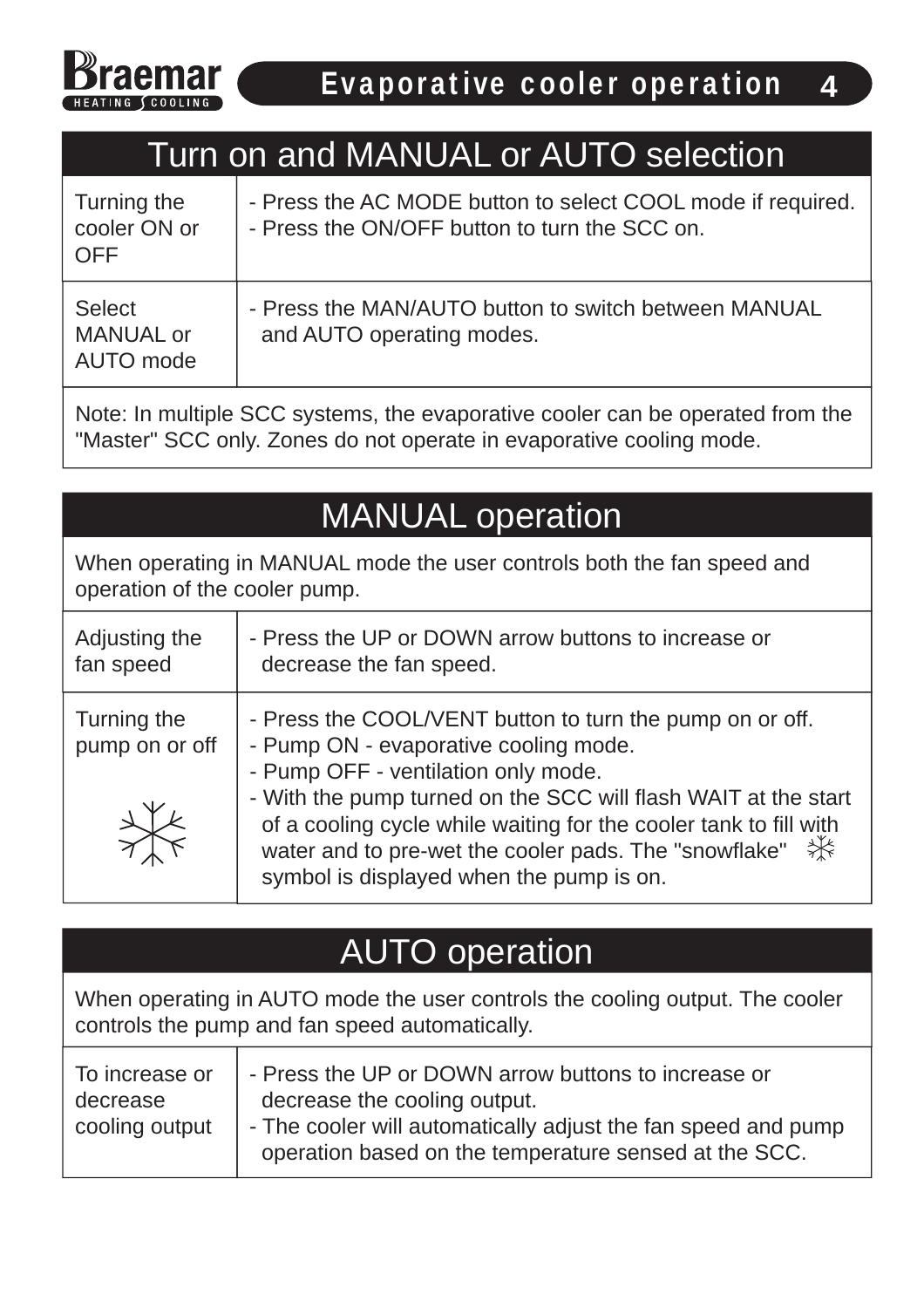

### Timed START and STOP

The SCC can be set to start and stop your evaporative cooler at times that you select. The cooler can be operated in either:

- MANUAL mode cooling or ventilation, or
- AUTO mode cooling only.

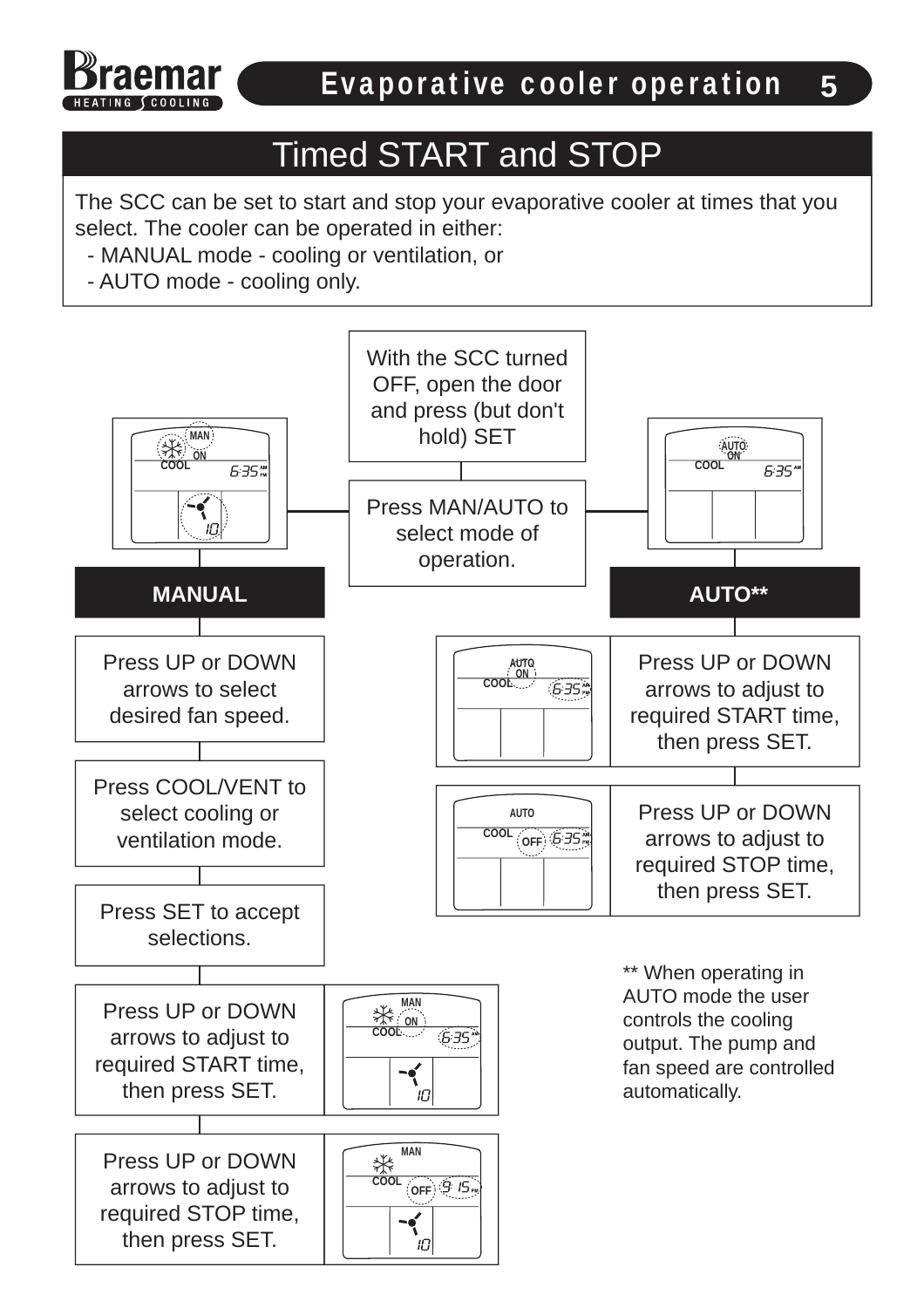#### Automatic water drain

If an automatic drain valve system has been installed with your cooler, the cooler will automatically drain the water. This helps ensure the water remains fresh and helps maintain your cooler in good condition to ensure optimum cooling performance.

The drain is activated by the following conditions:

- High water salinity (standard on Braemar and Breezair models only),
- Pre-set auto-drain time period has expired (standard Coolair models),
- If the cooler is turned off for a continuous 72 hours (3 days), or
- A manual drain can be initiated at any time by pressing the UP and DOWN arrow buttons simultaneously with the SCC off and door closed. The display will show "dr" to confirm the operation has activated.



During the drain operation all buttons are in-operative. When the cooler is re-started, there will be a delay while the cooler tank is re-filled with fresh water.

#### Water bleed system

During cooler operation the bleed system drains a small amount of water from the cooler to ensure that fresh water is continually added. This is set by your installer and depends on local conditions. This continuos bleed system is used where a drain valve is not installed.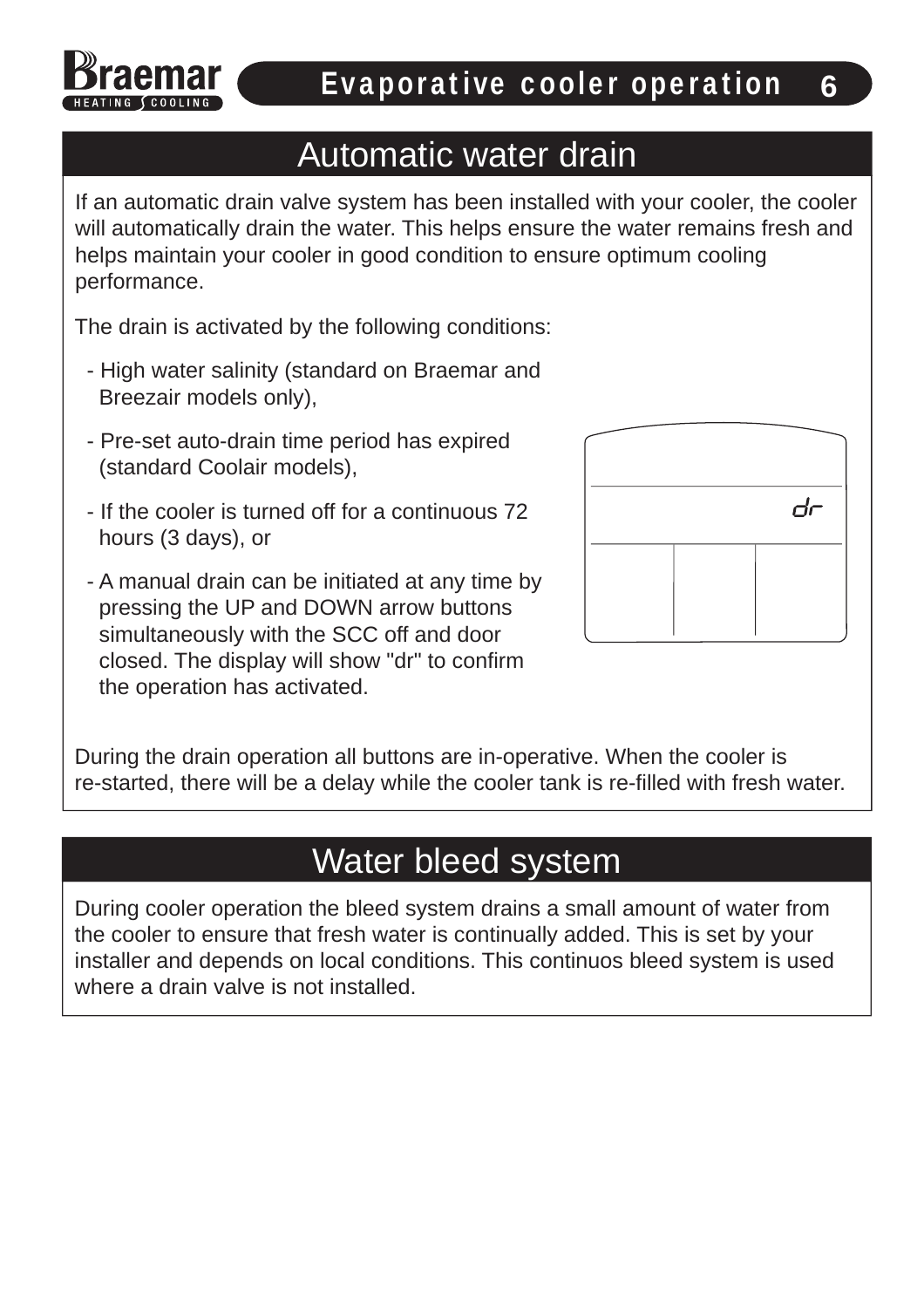

#### **Maintenance**

Draining water from your cooler at the end of the summer season is not required if your cooler is fitted with an automatic drain valve system. However it is a requirement to check the cooler, it's operation, the pump, drain valve, water level, solenoid and fan motor after the first year and then every two (2) years as routine maintenance.

If the bleed system is fitted then maintenance should be conducted before and after every summer season as outlined below.

**WARNING:** Seeley International recommends that maintenance is carried out by an authorised service agent. Climbing onto the roof is hazardous and could result in personal injury or property damage. Failure to have maintenance carried out may affect your warranty coverage. The following instructions are provided for you to pass on to your service agent, if required, to ensure that the correct maintenance is carried out.

#### **End of Season Maintenance**

- 1. Turn off power to cooler.
- 2. Turn off water to cooler.
- 3. Remove the pad frame assemblies take care not to damage the pads.
- 4. Turn off power switch inside the cooler.
- 5. Check and clean the lid water channels.
- 6. If fitted, unclip and remove the bleed system. Allow water to drain. Take care not to lose the o-ring.
- 7. Thoroughly clean the tank and pump filter, DO NOT replace the bleed system.
- 8. Refit the pad frames.

#### **Preseason Maintenance**

- 1. Turn off power to the cooler.
- 2. Remove the pad frames.
- 3. Ensure power switch in cooler is off.
- 4. Gently wash the pads to remove any dust build up during winter. If the pads are in poor condition, replace them.
- 5. If removed, replace bleed system and ensure the o-ring is re-fitted.
- 6. Turn on power switch in cooler.
- 7. Turn on water and power supply, refit pad frames and run the cooler.

CAUTION: DO NOT RUN COOLER WITH PAD FRAMES REMOVED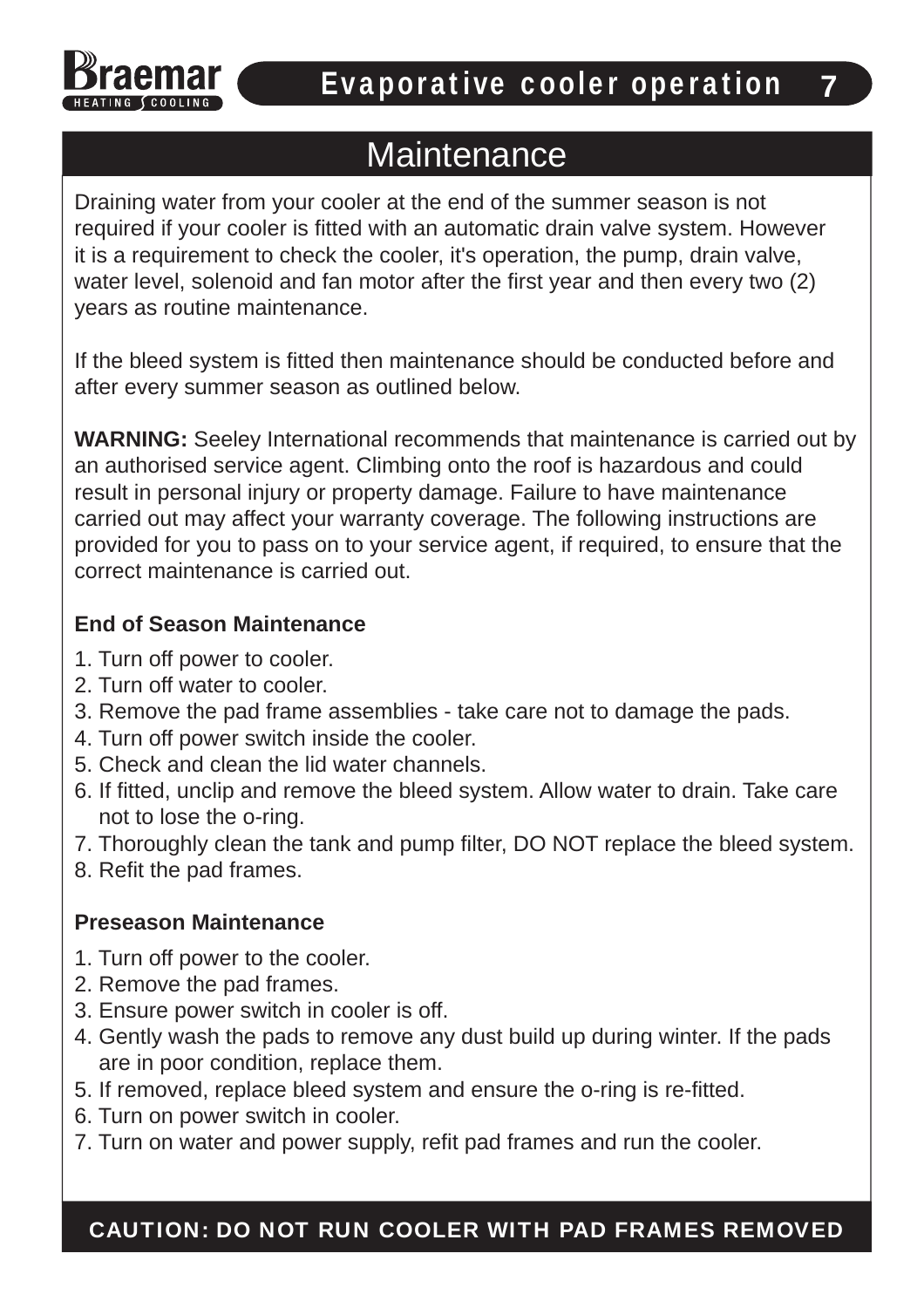

#### **Troubleshooting**

Before requesting a service call please run through the simple checks in the following "Troubleshooting" section.

If required, call Braemar Service on 1300 650 644.

| Problem                                     | Potential cause/remedy                                                                                                                                                                                                                                                                                                                                                                                                                                                                                                                                      |  |
|---------------------------------------------|-------------------------------------------------------------------------------------------------------------------------------------------------------------------------------------------------------------------------------------------------------------------------------------------------------------------------------------------------------------------------------------------------------------------------------------------------------------------------------------------------------------------------------------------------------------|--|
| Unpleasant<br>odour                         | - Some odour from new cooler pads is normal. Allow time for<br>the pads to be conditioned by running the cooler.                                                                                                                                                                                                                                                                                                                                                                                                                                            |  |
| Inadequate<br>cooling                       | Dry pads:<br>- Check water flow to pads.<br>- Ensure that water is turned on to cooler.<br>Not enough doors and windows open in house:<br>- Open more doors and windows, particularly in the areas<br>that require more cooling.<br>High ambient humidity:<br>- It is normal for an evaporative cooler to not cool as<br>effectively on days of high ambient humidity compared to<br>days of low humidity.                                                                                                                                                  |  |
| <b>SCC flashes</b><br>the spanner<br>symbol | An operational fault has been detected by the cooler's in-built<br>diagnostic software. Check the following:<br>- Ensure that the water supply and power have been turned<br>on to the cooler.<br>- Check the cooler drain pipe is not blocked.<br>Record the number displayed on the screen - this will be<br>where the time is usually displayed<br>If required, call Service on 1300 650 644 and quote the<br>number displayed on the SCC screen and the serial number of<br>the cooler as recoded at the front of the cooler section of this<br>manual. |  |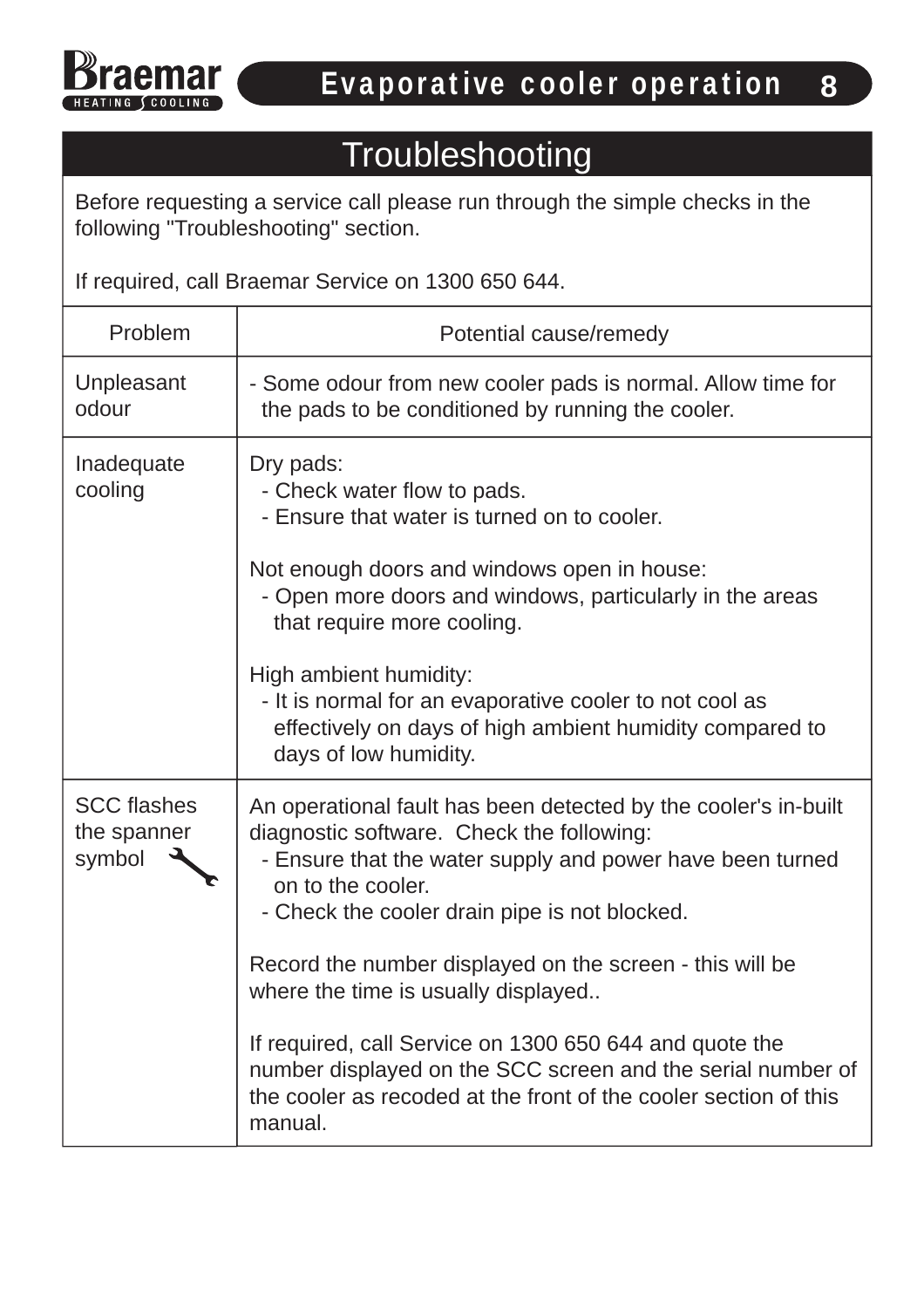

#### Refrigerated cooler operation R1

#### **General**

Your refrigerated cooling system has been installed in conjuction with your Braemar Ecostar gas ducted heater. The cooling system utilises the heater fan and uses the same ducting as the heater to distribute cool air throughout your home.

Your installer should demonstrate the features and procedures set out in these instructions. The installer should also provide you with a Make, Model number and Serial number which can be filled out below.

Cooler Make: \_\_\_\_\_\_\_\_\_\_\_\_\_\_\_\_\_\_\_

Model No: example of the Serial No:  $\blacksquare$ 

# Selecting COOL mode

- Open the SCC door.

- Press the AC MODE button to switch between HEAT and COOL mode.





COOL mode selected. Manual selected. Cooler on in COOL mode.



COOL mode selected. AUTO selected. Cooler on in COOL mode.

# Setting the time and day

Refer to page 1 of the HEATER OPERATION section of this manual. The time and day can be set with either HEAT or COOL mode selected.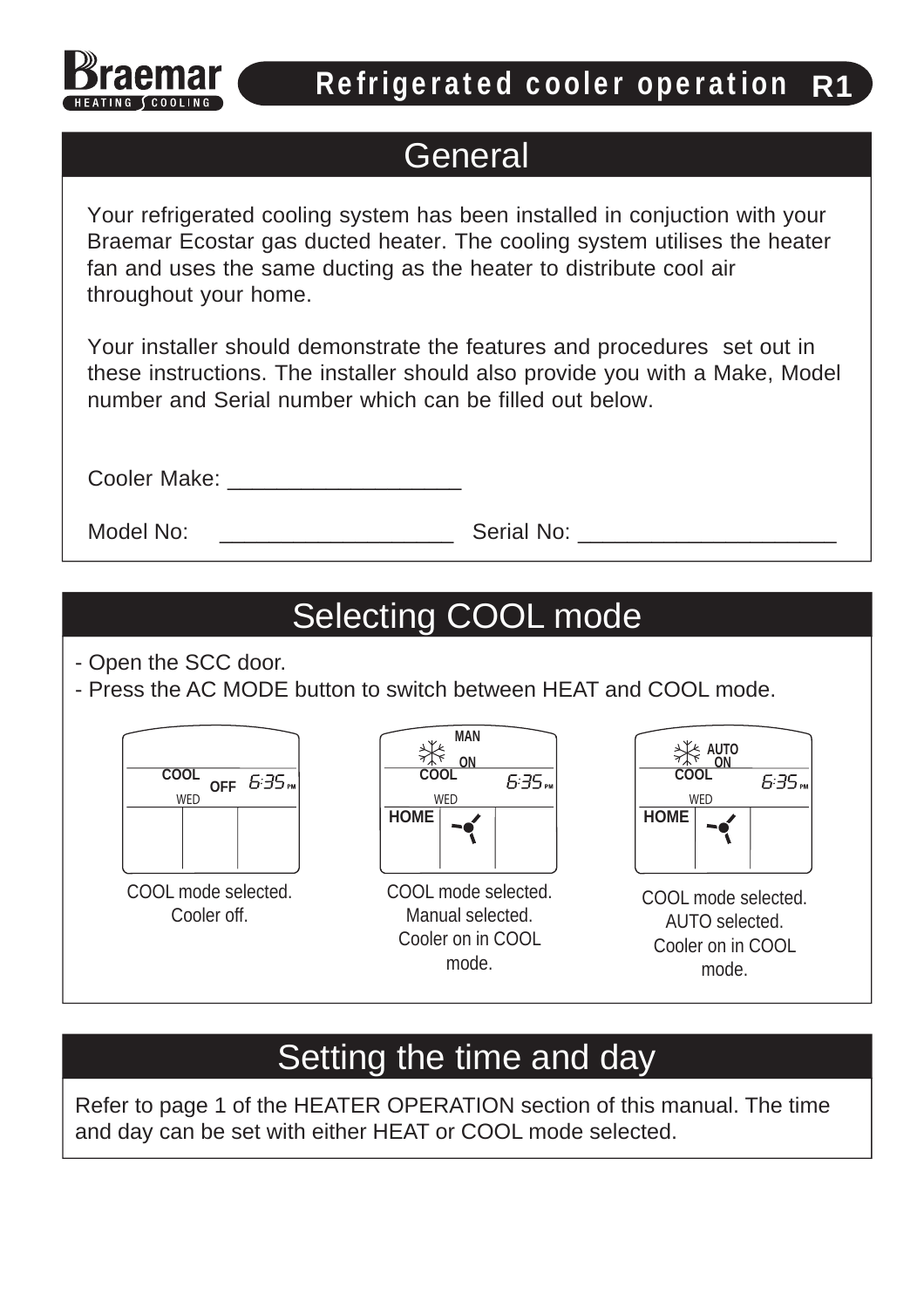

#### Refrigerated cooler operation R2

#### Button functions

#### *DOOR CLOSED*

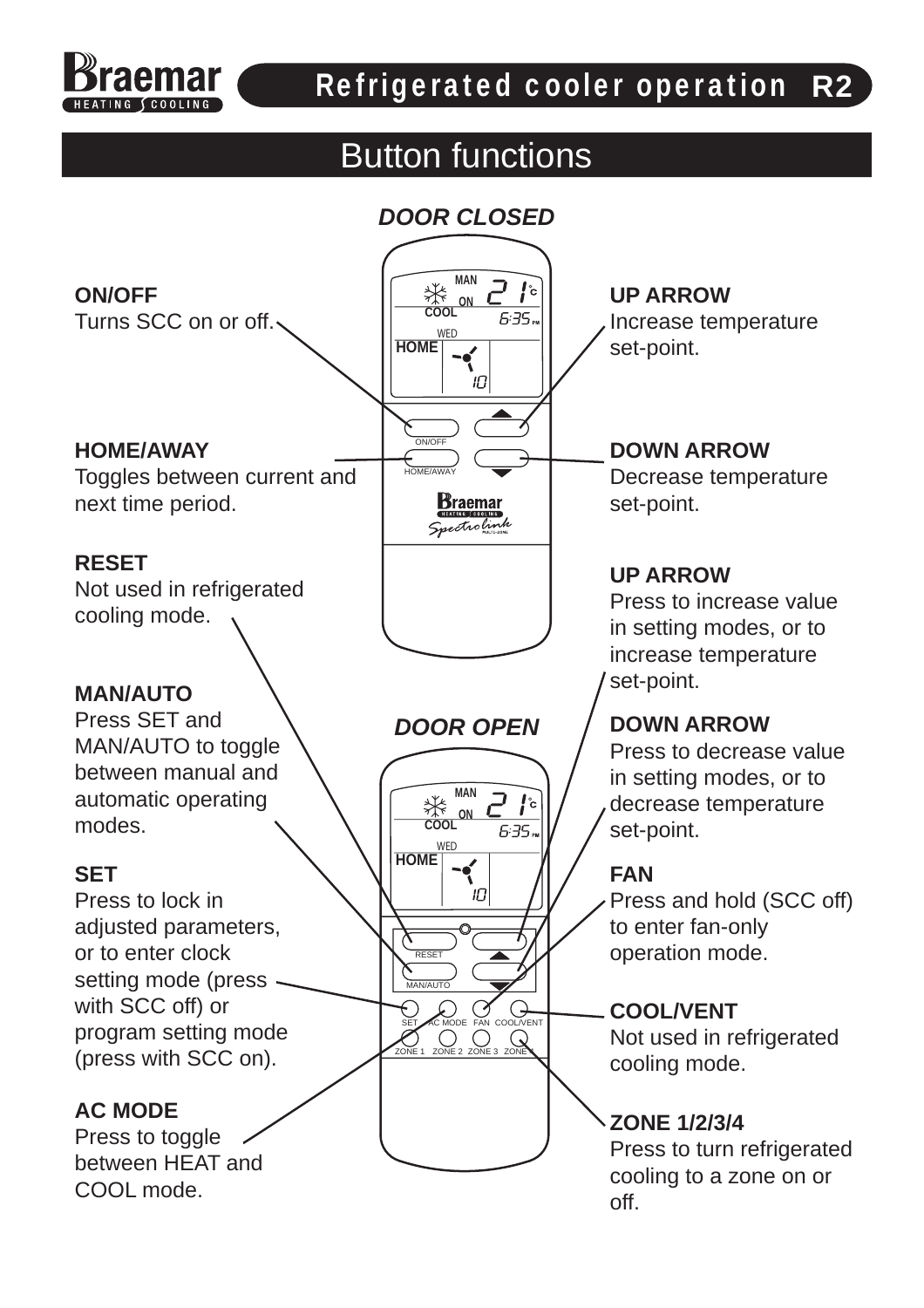

## MANUAL mode operation

When operating in MANUAL mode the cooler will turn on and off to maintain the set temperature until turned off by the user.

| Turning the<br>cooler ON                       | - Press the ON/OFF button.<br>- Press and hold the SET button and press the MAN/AUTO<br>button to set the remote control to MAN mode (the<br>MAN/AUTO button must be pressed within less than 3<br>seconds of pressing the SET button).<br>- If the set temperature is less than the room temperature<br>the room fan and cooler compressor will start.<br>- The snowflake and room fan symbols will appear.<br>- The SCC has a built-in 2 minute delay to prevent the<br>compressor from re-starting within less than 2 minutes of last<br>turning off - this is to prevent damage to the compressor. |
|------------------------------------------------|--------------------------------------------------------------------------------------------------------------------------------------------------------------------------------------------------------------------------------------------------------------------------------------------------------------------------------------------------------------------------------------------------------------------------------------------------------------------------------------------------------------------------------------------------------------------------------------------------------|
| Turning the<br>cooler OFF                      | - Press the ON/OFF button.<br>- The display will revert to OFF mode.<br>- The room fan and compressor will turn off immediately.                                                                                                                                                                                                                                                                                                                                                                                                                                                                       |
| Adjusting the<br>room<br>temperature           | - Decrease set temperature: Press the DOWN arrow to<br>decrease set temperature by 1 <sup>o</sup> C.<br>- Increase set temperature: Press the UP arrow to<br>increase set temperature by 1 <sup>o</sup> C.                                                                                                                                                                                                                                                                                                                                                                                             |
| Adjusting the<br>fan speed                     | - With the SCC on press and hold the FAN button for 3<br>seconds - the fan speed and fan symbol will flash.<br>- Press the up or down arrow buttons to adjust to the required<br>fan speed - adjustable between 3 and 10 in refrigerated<br>cooling mode.<br>- The SCC will revert to the normal ON state after a few<br>seconds.<br>- The fan speed is not user-adjustable in multiple SCC<br>systems.                                                                                                                                                                                                |
| Using<br><b>HOME/AWAY</b><br>in MANUAL<br>mode | The HOME/AWAY button alllows you to set and switch<br>between two temperature settings as follows:<br>- When HOME is selected adjust to the required "HOME" set<br>temperature.<br>- When AWAY is selected, adjust to the required "AWAY" set<br>temperature.<br>- Press HOME/AWAY to switch between these settings.                                                                                                                                                                                                                                                                                   |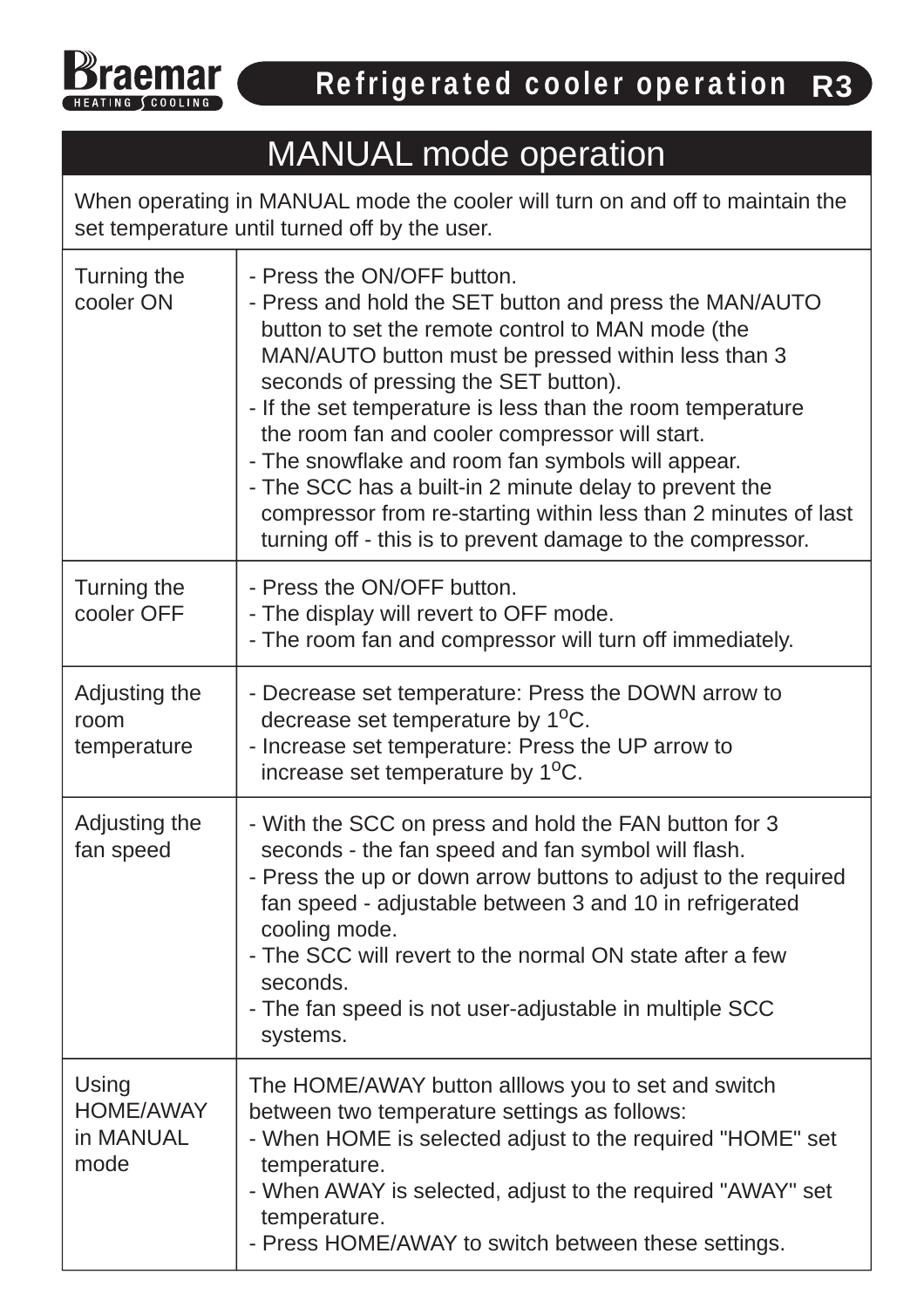

#### AUTO mode operation

- When operating in AUTO mode the cooler will automatically turn on and off to maintain the programmed temperature.
- The SCC will automatically advance through the 4 time periods (WAKE, AWAY, HOME and SLEEP) each day and adjust the set temperature to the pre programmed temperature you have set for each time period (see page 6).

| Turning the<br>cooler ON and<br>selecting<br><b>AUTO</b> mode | - Press the ON/OFF button to turn the SCC on.<br>- Press and hold the SET button and press the MAN/AUTO<br>button to set the SCC to AUTO mode (the MAN/AUTO button<br>must be pressed within less than 3 seconds of pressing the<br>SET button).<br>- If the set temperature is less than the room temperature for<br>the current time period the cooler will start.<br>- The SCC will display the time period and run according<br>to the temperature set for that time period.<br>- The SCC will automatically advance to the next time<br>period and operate according to the set temperature for<br>the new time period.<br>- The SCC has a built-in 2 minute delay to prevent the<br>compressor from re-starting within less than 2 minutes of last<br>turning off - this is to prevent damage to the compressor. |
|---------------------------------------------------------------|------------------------------------------------------------------------------------------------------------------------------------------------------------------------------------------------------------------------------------------------------------------------------------------------------------------------------------------------------------------------------------------------------------------------------------------------------------------------------------------------------------------------------------------------------------------------------------------------------------------------------------------------------------------------------------------------------------------------------------------------------------------------------------------------------------------------|
| Turning the<br>cooler OFF                                     | - Press the ON/OFF button.<br>- The display will revert to OFF mode.<br>- The room fan and compressor will turn off immediately.                                                                                                                                                                                                                                                                                                                                                                                                                                                                                                                                                                                                                                                                                       |
| Adjusting the<br>room<br>temperature                          | - The set temperature can be temporarily adjusted while<br>operating in AUTO mode.<br>- Decrease set temperature: Press the DOWN arrow to<br>decrease set temperature by 1 <sup>o</sup> C.<br>- Increase set temperature: Press the UP arrow to increase set<br>temperature by $1^{\circ}$ C.<br>- At the start of the next programmed time period, the set<br>temperature will revert to the pre-programmed temperature<br>you have set for that time period.                                                                                                                                                                                                                                                                                                                                                         |
| Using<br><b>HOME/AWAY</b><br>in AUTO mode                     | Press the HOME/AWAY button to advance to the next time<br>period. Normal program settings will resume at the end of the<br>next period. Following is an example of how this can be used:<br>- If the SLEEP period is programmed to start at 10pm and you<br>go to bed early at 9pm, pressing HOME/AWAY will bring<br>forward the SLEEP period settings.                                                                                                                                                                                                                                                                                                                                                                                                                                                                |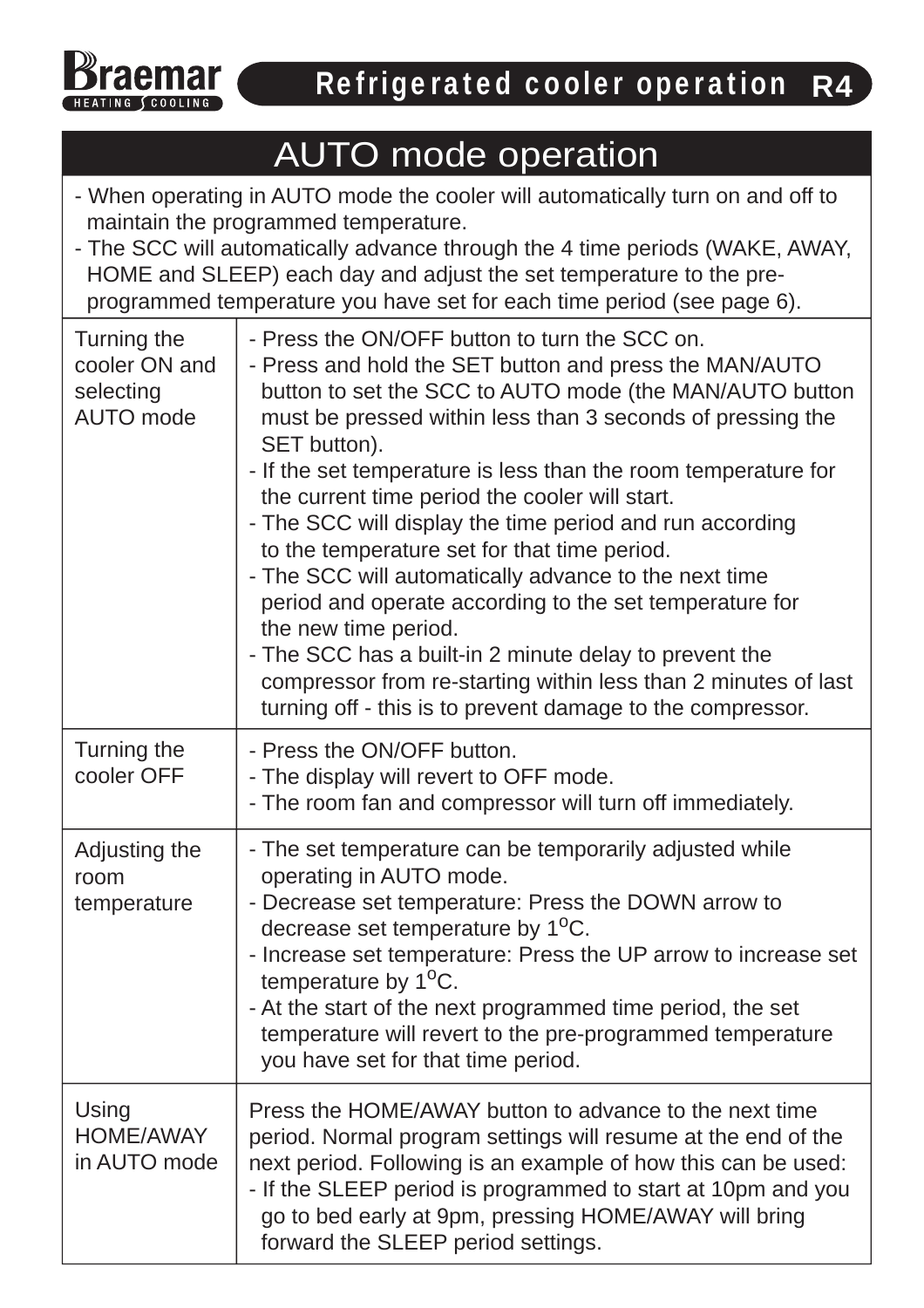

#### Setting the AUTO program

Single SCC systems:

- Refer to HEATER OPERATION section of this manual - pages 7 & 8.

Multiple SCC systems:

- Refer to HEATER OPERATION section of this manual - pages 9 & 10.

|                                                               | Using the FAN-only feature                                                                                                                                                                                                                                                                                                                                                                                                                                           |                                                                                                           |                                                                  |
|---------------------------------------------------------------|----------------------------------------------------------------------------------------------------------------------------------------------------------------------------------------------------------------------------------------------------------------------------------------------------------------------------------------------------------------------------------------------------------------------------------------------------------------------|-----------------------------------------------------------------------------------------------------------|------------------------------------------------------------------|
| Single SCC<br>systems                                         | - Turn the SCC OFF (press ON/OFF button if required).<br>- Press and hold the FAN button for 3 seconds - the heater fan<br>will start and increase to its maximum speed.<br>- To get air flow to zones (where fitted) press the<br>corresponding zone button.<br>- The fan speed is not adjustable in "FAN-only" mode.<br>- Press the ON/OFF button to turn the fan off.                                                                                             |                                                                                                           |                                                                  |
| <b>Multiple SCC</b><br>systems                                | - Turn the "Master" SCC OFF (press ON/OFF button if<br>required).<br>- Press and hold the FAN button on the "Master" SCC for 3<br>seconds - the heater fan will start and increase to its<br>maximum speed.<br>- To get air flow to zones press the ON/OFF button on the<br>"Slave" SCC IN EACH REQUIRED ZONE to turn it on.<br>- The fan speed is not adjustable in "FAN-only" mode.<br>- To turn FAN-only mode off press the ON/OFF button on the<br>"Master" SCC. |                                                                                                           |                                                                  |
| Fan-only display<br>with no zones<br>enabled - single<br>SCC. | $\mathbf{I}^{\circ}$<br><b>ON</b><br>6:35 pm<br><b>WED</b>                                                                                                                                                                                                                                                                                                                                                                                                           | Fan-only display<br>with zones 1, 2 and<br>3 on - single SCC<br>with zones, or<br>multiple SCC<br>system. | ON<br>5:35 m<br><b>WED</b><br><b>ZONE</b><br>2<br>$\overline{3}$ |